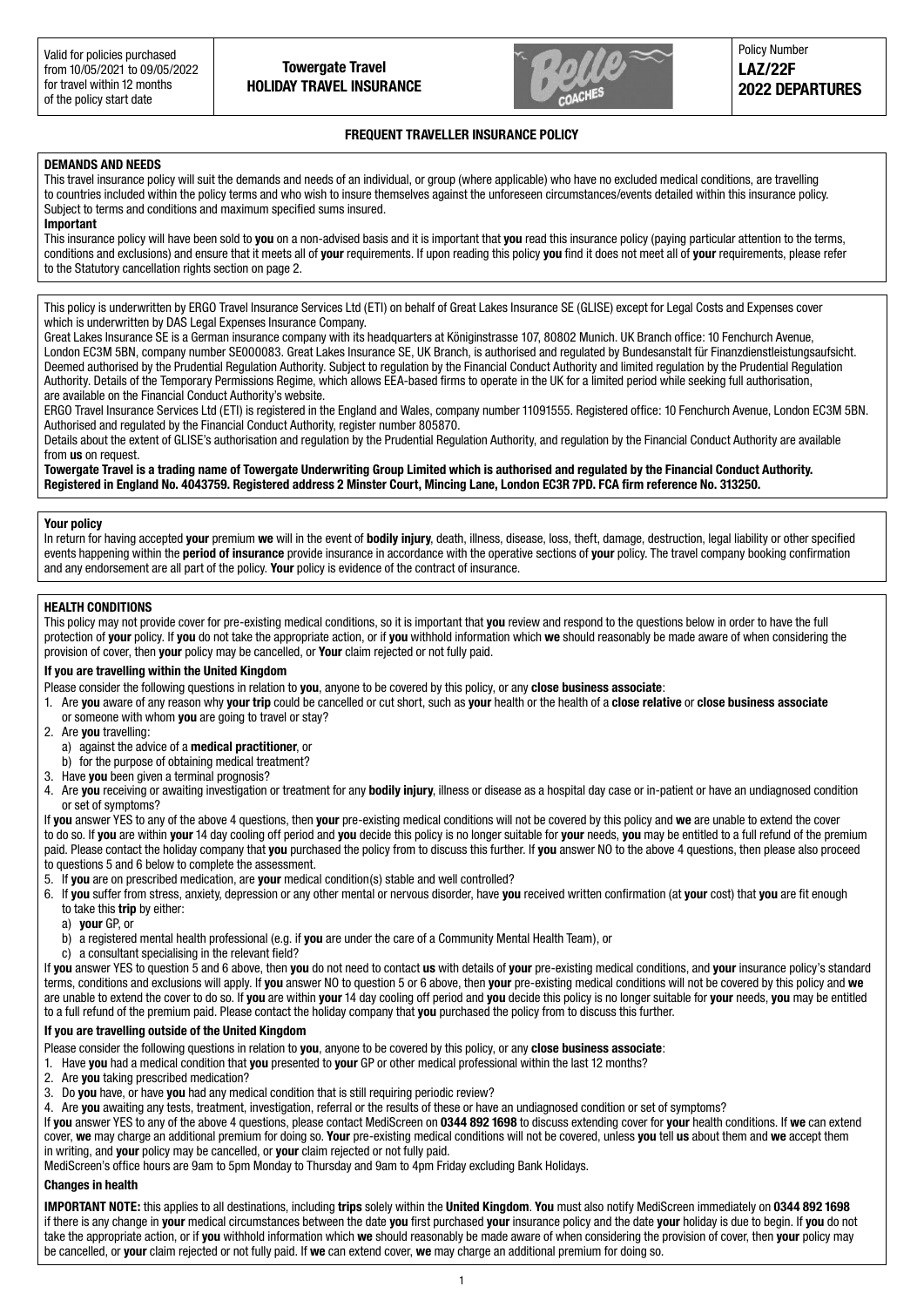#### **SIGNIFICANT OR UNUSUAL LIMITATIONS OR WHAT IS NOT COVERED**

- 1. The cover under this policy is only available to **United Kingdom residents** for travel within the Geographical limits contained in this policy and which begins and ends in the **United Kingdom**. Repatriation will be to the **United Kingdom** only.
- 2. Cover is only available for the whole duration of a booked **trip** to a maximum 31 consecutive days, and cover cannot be purchased once a **trip** has already begun.
- 3. The excess amount deductible from a claim applies to each and every claim, per incident claimed for, under certain sections by each **insured person**.
- 4. If **your money**, **valuables**, any items of **baggage**, **your** passport or visa are lost or stolen, **you** must notify the local Police within 24 hours of discovery or as soon as possible thereafter. Please make sure **you** get a copy of the Police report. Failure to comply may result in **your** claim being rejected or the amount of any relevant claim reduced.
- 5. **You** are not covered for **valuables**, **your** passport or visa if left **unattended** at any time (including in a vehicle, in checked in luggage or while in the custody of a carrier, tour operator or **public transport** operator) unless deposited in a hotel safe, safety deposit box or left in **your** locked accommodation.
- 6. **Stolen property: You** are not covered for **baggage** stolen from:
- a) an unattended coach/bus unless it was locked in the luggage compartment of the coach/bus and evidence of force or violent entry to the vehicle is available, or b) the passenger compartment of any unattended vehicle.

#### **STATUTORY CANCELLATION RIGHTS**

**You** may cancel this policy within 14 days of receipt of the policy documents or before departure, whichever is less (the **cancellation period**), by writing to the issuer of this policy during the **cancellation period**. Any premium already paid will be refunded to **you** providing **you** have not travelled, no claim has been made or is intended to be made and no incident likely to give rise to a claim has occurred.

#### **Cancellation outside the statutory period**

**You** may cancel this policy at any time after the **cancellation period** by writing to the issuer of this policy. If **you** cancel after the **cancellation period** no premium refund will be made.

#### **Non payment of premiums**

We reserve the right to cancel this policy immediately in the event of non payment of the premium.

#### **PLEASE REFER TO PAGE 7 FOR GENERAL EXCLUSIONS AND FOR EMERGENCY ASSISTANCE, REPATRIATION OR CHANGE IN TRAVEL PLANS AND HOW TO MAKE A CLAIM**

#### **DEFINITIONS**

These definitions apply throughout **your** policy wording. Where the following words and phrases appear in this policy they will appear in bold and will always have these meanings. **We** have listed the definitions alphabetically.

**Baggage Your** suitcases (or similar luggage carriers) and their contents usually taken on a **trip**, together with the articles purchased, worn or carried by **you** for individual use during **your trip** (including golf equipment), but excluding **valuables** and **money**.

**Bodily injury** An identifiable injury caused solely and directly by sudden, unexpected, external and visible means including injury as a result of unavoidable exposure to the elements. **Close business associate** Any person whose absence from business for one or more complete days at the same time as **your** absence prevents the effective continuation of that business. **Close relative** Mother, father, sister, brother, wife, husband, fiance(e), common-law spouse (including their immediate relatives), partner, daughter, son, grandparent, grandchild, parent-in-law, daughter-in-law, son-in-law, sister-in-law, brother-in-law, step-parent, step-child, step-brother or step-sister, foster child and legal guardian.

#### **Curtail/Curtailment** Either:

- a) **you** abandoning or cutting short the **trip** after **you** leave **your home** by direct early return to **your home**, in which case claims will be calculated from the day **you** returned to **your home** and based on the number of complete days of **your trip you** have not used, or
- b) **you** attending a hospital as an in-patient or being confined to **your** accommodation within or outside the **United Kingdom** during a **trip** on the orders of a **medical practitioner**, in either case for a period in excess of 48 hours. Claims will be calculated from the day **you** were admitted to hospital or confined to **your** accommodation and based on the number of complete days for which **you** were hospitalised or confined to **your** accommodation. Curtailment claims under paragraph b) will only be paid for the ill/injured/confined **insured person**, but where **we** or Towergate Assistance agree for another **insured person** (including any children travelling with them) to stay with **you**, **we** will also pay for that **insured person**'s proportion only of any travel and accommodation costs and expenses they have incurred, but not used by remaining with **you**.

#### **Home Your** residential address in the **United Kingdom**.

**Loss of one or more limbs** Loss by permanent severance of an entire hand or foot, or the total, complete and permanent loss of use of an entire hand or foot.

**Loss of sight** The complete and irrecoverable **loss of sight** which shall be considered as having occurred:

- a) in both eyes if **your** name is added to the Register of Blind Persons on the authority of a fully qualified ophthalmic specialist and
- b) in one eye if the degree of sight remaining after correction is 3/60 or less on the Snellen scale (which means only seeing at 3 metres what **you** should see at 60 metres).

**Medical practitioner** A registered practising member of the medical profession who is not related to **you** or any person with whom **you** are travelling.

**Money** Cash, bank or currency notes and coins in current use, cheques, postal and money orders, travel tickets, pre-paid coupons or vouchers, event and entertainment tickets and lift passes (in respect of winter sports **trips** where the appropriate premium has been paid) held by **you** for social, domestic and pleasure purposes.

**Period of Insurance** The period of 12 months for which **we** have accepted the premium as stated in the Schedule issued by Belle Coaches. During this period any **trip** not exceeding 31 days is covered, but limited to 17 days in total in each **period of insurance** for winter sports (provided **you** have paid the appropriate winter sports premium to include this cover).

Cover under Section  $1$  – Cancellation will be operative from the date stated in the Schedule or the time of booking any **trip** (whichever is the later date) and terminates on commencement of any **trip**.

For all other sections of the policy the insurance starts when **you** leave **your home** or **your** place of business (whichever is the later) to start the **trip** and ends at the time of **your** return to **your home** or place of business (whichever is the earlier) on completion of the **trip**.

However any **trip** that had already begun when **you** purchased this insurance will not be covered, except where this policy replaces or **you** renew an existing annual multi **trip** policy which fell due for renewal during the **trip**.

The **period of insurance** is automatically extended free of charge for the period of the delay in the event that **your** return to the **United Kingdom** is unavoidably delayed due to an event insured by this policy.

**Permanent total disablement** Total and permanent disability which medical evidence confirms will prevent **you** from undertaking any relevant occupation.

**Public transport** Any publicly licensed aircraft, sea vessel, train, coach, taxi, bus or tram on which **you** are booked or had planned to travel.

**Redundancy** Any person being declared redundant who has been employed for 2 continuous years with the same employer at the time of being made redundant. **Ski equipment** Skis, ski boots, ski poles and snowboards.

**Terrorism** An act, including but not limited to the use of force or violence and/or the threat thereof, of any person or group(s) of persons, whether acting alone or on behalf of or in

connection with any organisation(s) or governments, committed for political, religious, ideological or similar purposes including the intention to influence any government and/or to put the public, or any section of the public, in fear.

**Trip(s)** Any holiday, business or pleasure **trip** or journey made by **you** within the area of travel shown in the Schedule issued by Belle Coaches which begins and ends in **your home** area or place of business during the **period of insurance**, but excluding one way **trips** or journeys.

However any **trip** that had already begun when **you** purchased this insurance will not be covered, except where this policy replaces or **you** renew an existing annual multi trip policy which fell due for renewal during the **trip**.

Any **trip** not exceeding 31 days is covered, but limited to 17 days in total in each **period of insurance** for winter sports (provided **you** have paid the appropriate winter sports premium to include this cover). If any **trip** exceeds 31 days (or 17 days in the case of winter sports) there is no cover under this policy for any additional days over the 31 day period (or 17 day period in respect of winter sports **trips**), unless **you** have contacted **us** and **we** have agreed in writing to provide cover.

In addition, any **trip** solely within the **United Kingdom** is only covered where **you** have pre-booked at least two nights' accommodation in a hotel, motel, holiday camp, bed and breakfast, holiday cottage or similar accommodation rented for a fee. Each **trip** under annual multi trip cover is considered to be a separate insurance, with the terms, definitions, What is not covered and conditions contained in this policy applying to each **trip**. Where **we** have agreed to cover **your** medical conditions, this applies to each **trip** during the **period of insurance**.

**Unattended** When **you** are not in full view of and not in a position to prevent unauthorised interference with **your** property or vehicle.

**United Kingdom** England, Scotland, Wales, Northern Ireland and the Isles of Scilly.

**United Kingdom residents** Any person who is staying in or has lived in the **United Kingdom** for more than 12 months, or if studying or working in the **United Kingdom** for more than 6 months.

**Valuables** Jewellery, gold, silver, precious metal or precious or semiprecious stone articles, watches, furs, cameras, camcorders, portable satellite navigation systems, photographic, audio, video, computer, television and telecommunications equipment and other electronic entertainment devices (including but not limited to mobile phones, MP3 or 4 players, tablets, ebooks, CD's, DVD's, tapes, films, cassettes, cartridges and headphones) computer games and associated equipment, telescopes and binoculars.

**We/Our/Us/Ourselves** – ERGO Travel Insurance Services Ltd on behalf of Great Lakes Insurance SE except in the Legal costs and expenses section where **we**, **us**, **our** refers to DAS Legal Expenses Insurance Company Limited.

**You/Your/Yourself/Insured person** – Any person aged up to 74 years at the time of purchase named on the travel company booking confirmation and for whom a premium has been paid.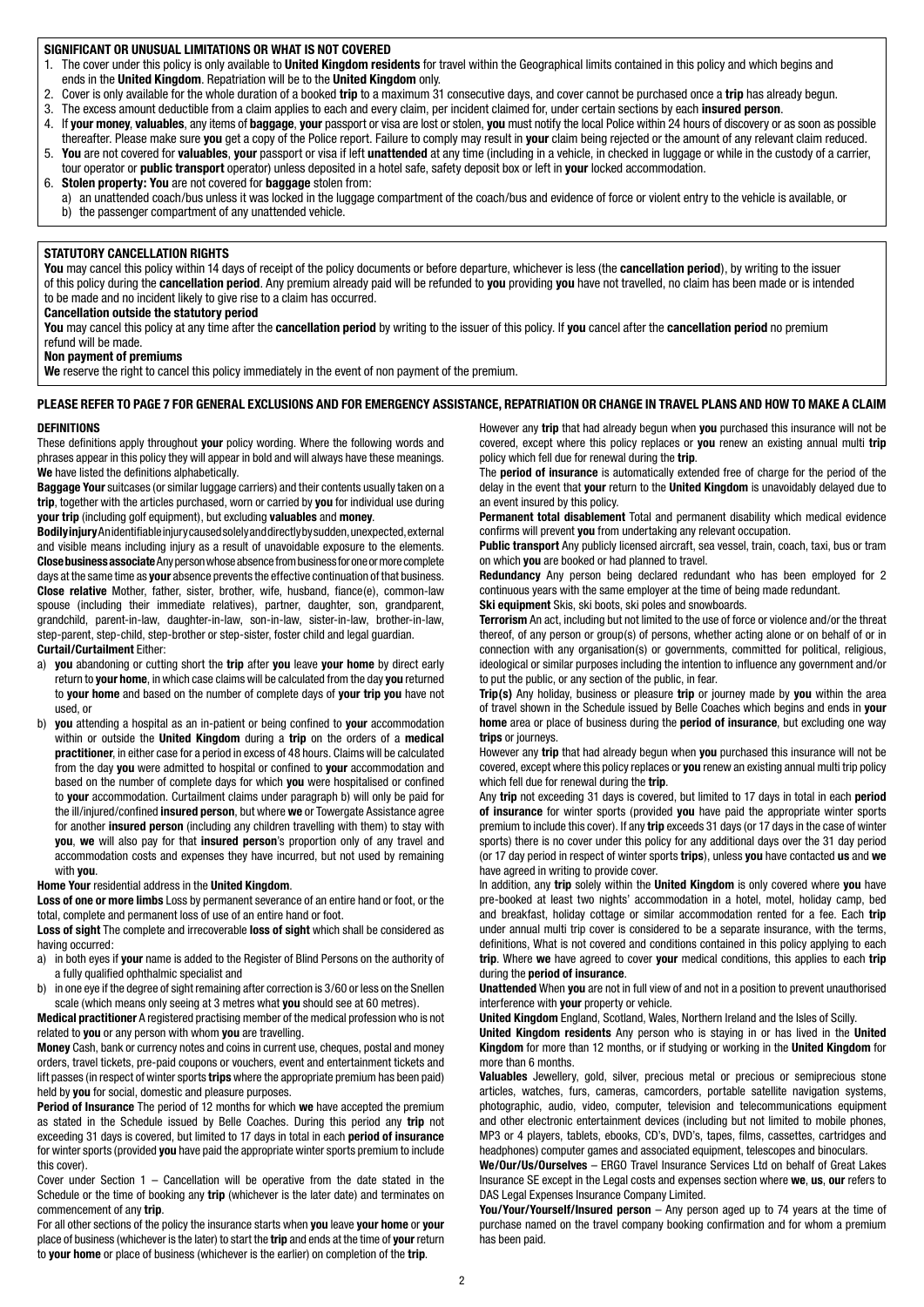#### **GEOGRAPHICAL LIMITS**

- Area A **United Kingdom** (please see definition above).
- Area B Channel Islands and the Isle of Man.
- Area C Europe includes Republic of Ireland, Commonwealth of Independent States (west of the Ural Mountains), islands in the Mediterranean, Morocco, Algeria, Tunisia, Turkey, the Canary Islands, Madeira, Iceland and the Azores.
- **SECTION 1 CANCELLATION**

#### **What is covered**

**We** will pay **you** up to £2,000 for **trips** to the **United Kingdom**, Channel Islands, Isle of Man and Europe for the unused proportion of any travel and accommodation costs or prepaid non-refundable expenses which **you** have paid or legally have to pay if cancellation of the **trip** is necessary and unavoidable as a result of any of the following events:

- 1. The death, **bodily injury**, illness, disease, or complications arising as a direct result of pregnancy of:
	- a) **you**
	- b) any person who **you** are travelling or have arranged to travel with
	- c) any person who **you** have arranged to stay with
	- d) **your close relative**
	- e) **your close business associate**.
- 2. **You** or any person who **you** are travelling or have arranged to travel with being called as a witness at a Court of Law (but not as an expert witness) or for jury service attendance.
- 3. **Redundancy** of **you** or any person who **you** are travelling or have arranged to travel with which qualifies for payment under current **United Kingdom** redundancy payment legislation, and at the time of booking the **trip** there was no reason to believe anyone would be made redundant.
- 4. **You** or any person who **you** are travelling or have arranged to travel with, are a member of the Armed Forces, Territorial Army, Police, Fire, Nursing or Ambulance Services or employees of a Government Department and have **your**/their authorised leave cancelled or are called up for operational reasons, provided that the cancellation could not reasonably have been expected at the time when **you** purchased this insurance or at the time of booking any **trip**.
- 5. The Police or other authorities requesting **you** to stay at **your home** due to serious damage to **your home** caused by fire, aircraft, explosion, storm, flood, subsidence, fallen trees, collision by road vehicles, malicious people or theft.

#### **Special conditions relating to claims**

1. If **you** fail to notify the travel agent, tour operator or provider of accommodation and/ or transport as soon as **you** find it necessary to cancel the **trip**, **our** liability will be restricted to the cancellation charges that would have applied if a delay had not occurred.

#### **What is not covered**

- 1. Any claims on medical grounds where **you** fail to provide a medical certificate or other suitable evidence from a **medical practitioner** of the need to cancel the **trip**.
- 2. Anything arising directly or indirectly from:
	- a) **your** reluctance to travel or financial reasons other than involuntary **redundancy**. b) circumstances known to **you** before **you** booked **yourtrip** or purchased this insurance which could reasonably have been expected to lead to cancellation of the **trip**.
	- c) bankruptcy or liquidation of any travel agent, tour operator, **public transport** provider or transportation company.
	- d) the tour operator or anyone **you** have made travel or accommodation arrangements with failing to provide such arrangements.
	- e) being called as an expert witness or where normal employment would require **your** attendance at a court of law.
	- f) **your** failure to obtain the required passport or visa.
	- g) regulations set by the government of any country.
- 3. Any claims for costs related to pregnancy or childbirth unless the claim is certified by a **medical practitioner** as necessary due to complications of pregnancy and childbirth.
- 4. Anything mentioned in the General exclusions on page 7. **You** should also refer to the Health conditions on page 1.

#### **SECTION 2 – CURTAILMENT AND LOSS OF HOLIDAY**

This section of the policy sets out the cover **we** provide to each **insured person** in total per insured journey, up to £2,000, following necessary and unavoidable **curtailment** of, or loss of holiday on, an insured journey as a result of:

- 1. The death, **bodily injury** or illness, as certified by a **medical practitioner**, of **you**, **your close relative**, **close business associate** or travelling companion or of a friend with whom **you** had arranged to stay; or
- 2. **Your** attendance at a court of law as a witness (except as an expert witness) or for jury service where postponement of the jury service has been denied by the Clerk of the Courts Office; or
- 3. **You** or **your** travelling companion being a member of the armed forces, police, ambulance, fire or nursing service and **your** or their authorised leave being cancelled due to an unexpected emergency or a posting overseas at the time of **your trip**; or
- 4. **You** or **your** travelling companion being recalled **home** by a relevant authority due to severe damage to **your** or their **home** or place of business in the **United Kingdom** caused by serious fire, explosion, storm, flood, subsidence or burglary; or
- 5. **Your** involuntary **redundancy** or that of **your** travelling companion or **your** spouse, civil partner or cohabiting partner, notified after the start of the **trip**.

#### **What is covered**

- 1. **Your** reasonable additional travel and accommodation expenses which **you** incur in the **curtailment** of **your** insured journey; and
- 2. A pro-rata amount corresponding to the cost of the unused proportion of:
- a) **Your** non-refundable pre-booked travel and accommodation expenses which **you** have paid or are contracted to pay; and

b) **Your** non-refundable pre-booked airport parking, car hire, airport lounge pass and excursions which **you** have paid or are contracted to pay; and

c) **Your** non-refundable visa or other relevant travel permission which **you** have paid. **What is not covered**

- 1. Any claim as a result of **your** decision to **curtail** the **trip** for reasons other than those listed within this section.
- 2. Any claim for loss of holiday not resulting from **your** own **bodily injury** or illness.
- 3. Any claim arising from circumstances that could reasonably have been anticipated at
- the time the **trip** started.
- 4. **Curtailment** or loss of holiday arising from pregnancy or childbirth if:
	- a) The expected date of delivery is less than 12 weeks (16 weeks for a multiple birth) after the scheduled end of the **trip**; or
	- b) The **curtailment** or loss of holiday is not certified by a **medical practitioner** as necessary due to the complications of pregnancy or childbirth.
- 5. Any claim as a result of a failure to have the required passport, visa or other relevant travel permission.
- 6. Any claim where the carrier has refused to allow **you** to travel or to continue **your trip** or where the accommodation or other service provider has refused to allow **you** to use, or continue to use, the accommodation or service.
- 7. Any claim as a result of the failure in provision of any service connected with **your trip** including error, omission, financial failure, or default of, or by the provider of any service, travel agent, tour operator or organiser through whom the **trip** was booked.
- 8. Any claim as a result of the death or illness of any pet or animal.
- 9. Any claim as a result of **you** not wanting to travel or to continue **your trip** or due to personal or financial circumstances (other than as set out under this section).
- 10. Any claim caused by work commitment or amendment of **your** holiday entitlement by **your** employer (other than as set out under this section).
- 11. Any claim as a result of **your** late arrival at the airport, port or station after the check-in or booking-in time.
- 12. Any claim for management fees, maintenance costs or exchange fees associated with timeshares, holiday property bonds or similar arrangements.
- 13. Any claim for promotional vouchers or reward points such as Air Miles or Avios points.
- 14. Any claim for costs paid by **you** on behalf of other persons not insured under this policy.
- 15. Any claim as a result of **you** refusing medical treatment or not taking **your** prescribed
	- medication in accordance with the advice of a **medical practitioner**. 16. Any claim as a result of importation or transportation restrictions on any medication
	- that **you** or a travelling companion would need to take on a **trip**. 17. Any claim as a result of **you** accepting a hospital appointment, when **you** were already
	- on a waiting list for such an appointment before the **trip** started.
	- 18. Any claim arising from **redundancy** caused by or resulting from misconduct leading to dismissal or from resignation or from voluntary **redundancy**.
	- 19. Any charges in respect of the **trip** for which there is no contractual liability or which are recoverable elsewhere.
	- 20. Any claim arising from volcanic eruption and/or volcanic ash.
	- 21. Anything mentioned in the General exclusions shown on page 7.
	- **Additional conditions applying to this section**
	- 1. **You** must advise **us** or **our** assistance company immediately of the need to **curtail your trip**, obtain **our** prior approval before incurring any expenses and allow **us** to make the necessary travel arrangements to bring **you home**.
	- 2. **We** will only pay for economy class tickets, where available, unless the medical advisor of **our** assistance company in consultation with the treating **medical practitioner** considers that there is a medically necessity for other arrangements to be made.
	- 3. If **you** fail to notify the tour operator, travel agent or transport or accommodation provider immediately when **you** become aware of the need to **curtail your trip**, **our** liability will be restricted to the **curtailment** charges that would have applied had such a failure not occurred.
	- 4. If **you curtail your trip** for medical reasons, **you** must provide **us** with a medical certificate from a **medical practitioner** stating that this necessarily and reasonably prevented **you** from continuing **your trip**.
	- 5. If **your** claim is for any other insured reason, **you** will be required to provide **us** with appropriate documentary evidence.
	- 6. **We** will calculate claims for **curtailment** or loss of holiday proportionately, taking into account the number of complete days of **your** planned **trip** that **you** have not used while **you** are:
		- a) Hospitalised abroad; or
		- b) Confined to **your** accommodation abroad for medical reasons; or
		- c) Being repatriated to the **United Kingdom**; or

#### d) In the **United Kingdom** following repatriation. **SECTION 3 – TRAVEL DELAY AND ABANDONMENT**

This section does not apply to **trips** within the **United Kingdom** (unless involving travel to or from Northern Ireland).

## **What is covered**

- **We** will pay **you** either:
- 1. A benefit of £20 for the first full 12 hours **you** are delayed and £10 for each full 12 hour's delay after that, up to a total payment of £60 provided **you** eventually travel, or
- 2. Up to the amount under Section 1 Cancellation, if **you** choose to abandon the **trip** before departure from the **United Kingdom** after the first full 12 hours **you** are delayed and no alternative form of transport is offered within that period

if the **public transport** on which **you** are booked to travel from or to the **United Kingdom** (including for residents of Northern Ireland any departure point in the Republic of Ireland) is cancelled and/or unavoidably delayed for more than 12 hours beyond the scheduled time of departure as a result of failure or disruption of the **public transport**.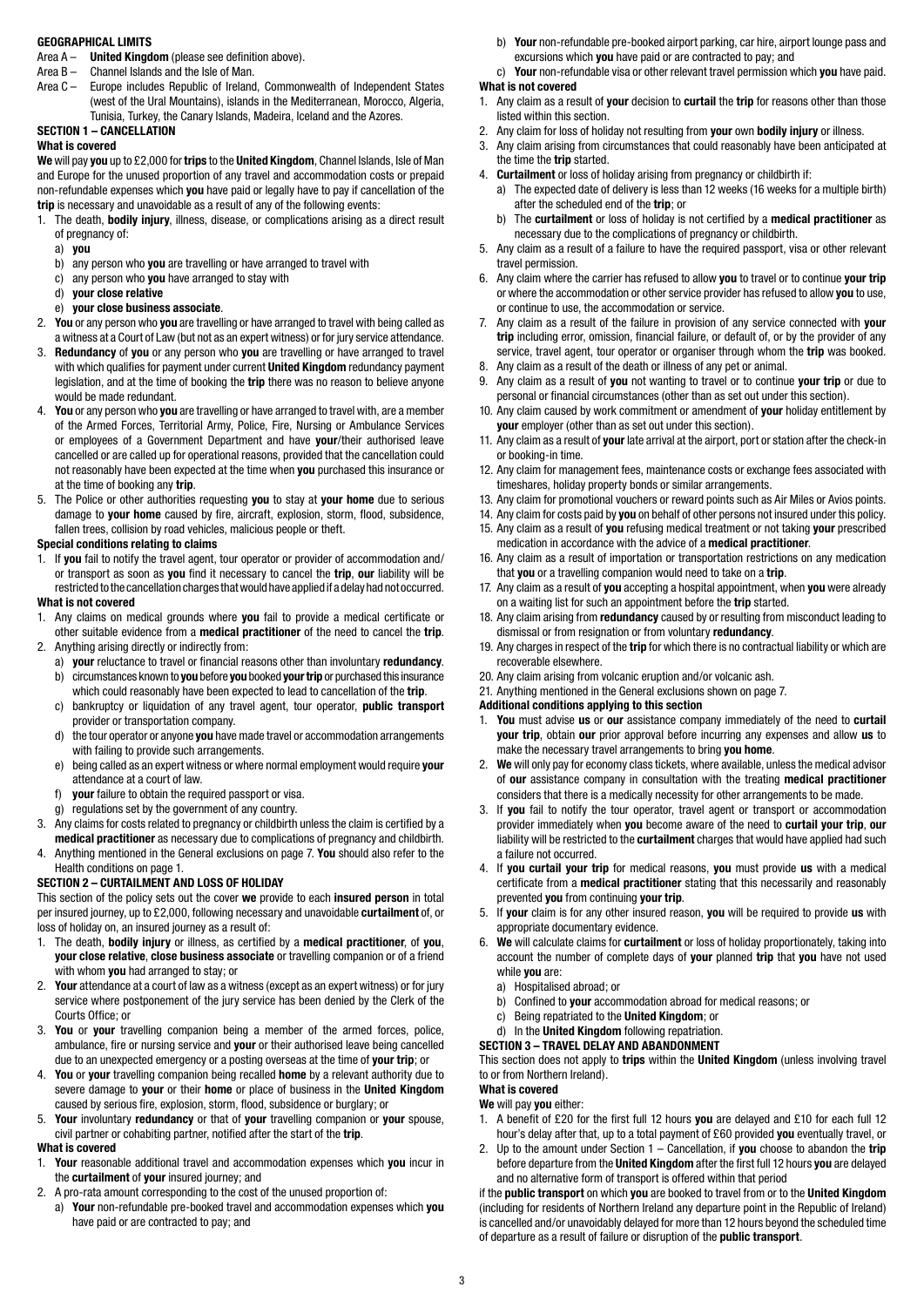#### **Special conditions relating to claims**

- 1. **You** must check in according to the itinerary given to **you** unless **your** tour operator or travel company has asked **you** not to travel to the departure point.
- 2. **You** must obtain written confirmation from the **public transport** provider stating the period and the reason for the cancellation and/or delay.

#### **What is not covered**

- 1. Any claims arising from withdrawal from service temporarily or otherwise of the **public transport** on which **you** are booked to travel on the orders or recommendation of the Civil Aviation Authority, Port Authority or similar regulatory body in any country.
- 2. Any claims arising from strike or industrial action existing or being publicly announced by the date **you** purchased this policy.
- 3. Circumstances known to **you** before **you** booked **your trip** or purchased this insurance which could reasonably have been expected to lead to cancellation of, or delay to the **public transport** on which **you** are booked to travel.
- 4. Any costs incurred by **you** which are recoverable from the **public transport** operator or accommodation provider, or for which **you** receive or are expected to receive compensation, reimbursement, damages, refund of tickets, meals, refreshments, accommodation, transfers, communication facilities or other assistance.
- 5. Any delays caused by the failure of the tour operator to fulfil the scheduled **trip**.
- 6. Anything mentioned in the General exclusions shown on page 7.

# **SECTION 4 – MISSED DEPARTURE**

#### **What is covered**

**We** will pay **you** up to £200 in respect of **trips** to England, Scotland, Wales and the Isles of Scilly and up to £800 for **trips** to Europe, the Channel Islands, Northern Ireland and the Isle of Man, for necessary hotel and travelling expenses incurred in reaching **your** booked destination (or in the case of a **cruise** joining **your** ship at the next possible port of call), if:

- 1. the vehicle **you** are travelling in breaks down or is involved in an accident, is delayed by strike, industrial action or adverse weather, or
- 2. an accident or breakdown happening ahead of **you** on a public road which causes an unexpected delay to the vehicle in which **you** are travelling, or
- 3. the **public transport you** are using is delayed

 resulting in **you** arriving too late to board the **public transport** on which **you** are booked to travel from or to the **United Kingdom** (including for residents of Northern Ireland any departure point in the Republic of Ireland).

#### **Special conditions relating to claims**

1. **You** must allow enough time for the **public transport** or other transport to arrive on schedule and to deliver **you** to the departure point.

#### **What is not covered**

- 1. Any claims arising from strike or industrial action existing or being publicly announced by the date **you** purchased this policy.
- 2. Any claims arising If **you** are not proceeding directly to the departure point.
- 3. Circumstances known to **you** before **you** booked **your trip** or purchased this insurance which could reasonably have been expected to result in **you** arriving too late to board the **public transport** on which **you** are booked to travel.
- 4. Anything mentioned in the General exclusions shown on page 7.

### **SECTION 5 – PERSONAL ACCIDENT**

#### **What is covered**

**We** will pay one of the following benefits, which will be paid to **you** or **your** legal personal representative, if **you** sustain **bodily injury** during **your trip** which shall solely and independently of any other cause, result within one year in **your** death, **loss of one or more limbs**, **loss of sight** or **permanent total disablement**.

|    | <b>BENEFIT</b>                                                              | Up to age 15<br>years inclusive | Age 16 years to<br>65 years inclusive | Age 66 years<br>and over |
|----|-----------------------------------------------------------------------------|---------------------------------|---------------------------------------|--------------------------|
|    | Death                                                                       | £15,000                         | £15,000                               | £7,500                   |
| 2. | Loss of one or<br>more limbs and<br>or loss of sight in<br>one or both eyes | £15.000                         | £15,000                               | £15,000                  |
| 3. | <b>Permanent total</b><br>disablement                                       | Not covered                     | £15,000                               | £15,000                  |

The total amount payable under this section is £15,000 per **insured person**. **Special conditions relating to claims**

1. Benefit is not payable to **you** under more than one of items 1, 2 or 3.

#### **What is not covered**

- 1. Any claims for death, loss or disablement caused directly or indirectly by a **bodily injury** which existed prior to the commencement of the **trip**.
- 2. Anything mentioned in the General exclusions shown on page 7.

#### **SECTION 6 – EMERGENCY MEDICAL AND REPATRIATION EXPENSES What is covered**

This section includes assistance by Towergate Assistance who must be contacted as soon as possible in the event of death, **bodily injury**, illness, disease or if hospitalisation occurs or if repatriation, abandonment of the **trip** or **curtailment** has to be considered.

**We** will pay **you** up to £2,000,000 for the following expenses which are necessarily incurred within 12 months of the incident, if during **your trip you** suffer unforeseen **bodily injury**, illness or disease, or as a result of any of the other events occurring as shown below:

1. Outside the **United Kingdom** for emergency medical and surgical treatment and hospital and nursing home charges. Claims for emergency dental treatment (for pain relief only) are limited to £350.

- 2. In the event of death up to £1,000 for local funeral expenses abroad.
- 3. The cost of taxi fares and telephone calls necessarily incurred up to a maximum of £100.
- 4. For reasonable additional travelling expenses if **you** have to return to **your home** earlier than planned due to:
	- a) death, **bodily injury**, illness or disease of a **close relative** or a **close business associate** resident in the **United Kingdom**, or
	- b) the Police or other authorities asking **you** to return to **your home** due to serious damage to **your home** caused by fire, aircraft, explosion, storm, flood, subsidence, fallen trees, collision by road vehicles, malicious people or theft.

For **trips** solely within the **United Kingdom** additional travelling expenses are limited to £300 per **insured person**.

#### **Special conditions relating to claims**

- 1. All receipts must be retained and produced in the event of a claim. **Your** claim may be rejected or the amount of any relevant claim reduced if receipts are not produced.
- 2. If **you** suffer **bodily injury**, illness or disease **we** reserve the right to move **you** from one hospital to another and/or arrange for **your** repatriation to **your home** at any time during the **trip**. **We** will do this, if in the opinion of Towergate Assistance or **us** (based on information provided by the **medical practitioner** in attendance), **you** can be moved safely and/or travel safely to **your home** or a suitable hospital nearby to continue treatment.
- 3. The intention of this section is to pay for emergency medical/surgical/dental treatment only and not for treatment or surgery that can be reasonably delayed until **your** return **home**. **Our** decisions regarding the treatment or surgery that **we** will pay for (including repatriation to **your home**) will be based on this.

If **you** do not accept **our** decisions and do not want to be repatriated, then **we** will cancel **your** cover under the medical related sections being Section 1 – Cancellation, Section 5 – Personal accident, Section 6 – Emergency medical and repatriation expenses and Section 7 – Hospital benefit of **your** policy and refuse to deal with claims from **you** for any further treatment and/or **your** repatriation to **your home**.

Cover for **you** under all other sections will however continue for the remainder of the **trip**. **What is not covered**

- 1. Any sums which can be recovered by **you** and which are covered under any National Insurance Scheme or Reciprocal Health Arrangement.
- 2. Any claims that are not confirmed as medically necessary by the attending **medical practitioner** or Towergate Assistance and any additional travelling expenses not authorised by **us** or Towergate Assistance if **you** have to return **home** earlier than planned or be repatriated, or if abandonment of the **trip** or **curtailment** has to be considered.
- 3. Any claims arising directly or indirectly for:
	- a) any form of treatment or surgery which in the opinion of Towergate Assistance or **us** (based on information provided by the attending **medical practitioner**), can be reasonably delayed until **your** return to the **United Kingdom**.
	- b) any expenses which are not usual, reasonable or customary to treat **your bodily injury**, illness or disease.
	- any expenses incurred in obtaining or replacing medication and/or treatment which at the time of departure is known to be required or to be continued outside the **United Kingdom**.
	- d) any additional hospital costs arising from single or private room accommodation unless confirmed as medically necessary by Towergate Assistance, based on information provided by the attending **medical practitioner**.
	- e) any treatment or services provided by a health spa, convalescent or nursing home or any rehabilitation centre unless agreed by Towergate Assistance.
	- f) the costs of any non-emergency treatment or surgery, including exploratory tests, which are not directly related to the **bodily injury**, illness or disease which necessitated **your** admittance into hospital.
- 4. Any claims for costs related to pregnancy or childbirth unless the claim is certified by a **medical practitioner** as necessary due to complications of pregnancy and childbirth.
- 5. Expenses incurred as a result of a tropical disease where **you** have not had the NHS recommended inoculations and/or not taken the NHS recommended medication prior to travel, including medication to prevent malaria.
- 6. Anything mentioned in the General exclusions shown on page 7. **You** should also refer to the Health conditions on page 1.

#### **SECTION 7 – HOSPITAL BENEFIT**

#### **What is covered**

**We** will pay **you** the following amounts if **you** have to stay in hospital as an in-patient or are confined to **your** accommodation on the orders of a **medical practitioner** (or the ship's doctor in the case of a cruise) as a result of **bodily injury**, illness or disease **you** sustain:

- 1. £15 for every complete 24 hours up to a maximum of £450 for **trips** outside the **United Kingdom**, or
- 2. £10 for every complete 24 hours up to a maximum of £100 for **trips** solely within the **United Kingdom**.

**We** will pay these amounts in addition to any medical expenses, additional accommodation, travelling or repatriation expenses incurred under Section 5 – Medical and other expenses, provided **we** pay a claim under that section. This payment is meant to help **you** pay for additional expenses such as taxi fares and phone calls incurred by **your** visitors during **your** stay in hospital.

#### **Special conditions relating to claims**

- 1. **You** must tell Towergate Assistance as soon as possible of any **bodily injury**, illness or disease which necessitates **your** admittance to hospital as an in-patient or confinement to **your** accommodation on the orders of a **medical practitioner**.
- 2. Documentation must be submitted to confirm the date and time of admission and discharge.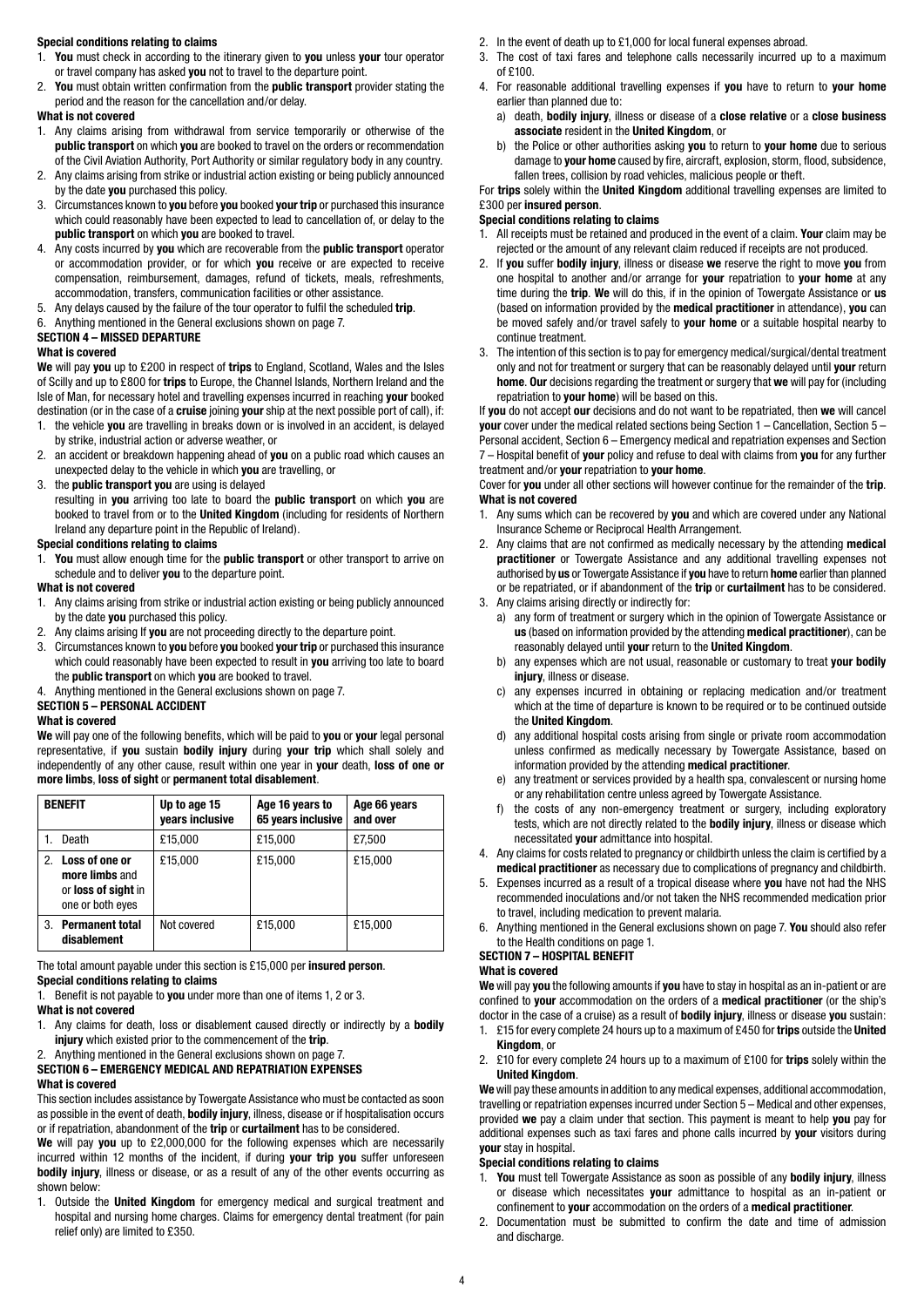#### **What is not covered**

1. Hospitalisation, compulsory quarantine or confinement to **your** accommodation as a result of a tropical disease where **you** have not had the NHS recommended inoculations and/or not taken the NHS recommended medication prior to travel, including medication to prevent malaria.

#### 2. Anything mentioned in the General exclusions shown on page 7.

# **SECTION 8 – PERSONAL POSSESSIONS & PERSONAL MONEY**

# **What is covered**

#### **Subsection A – Baggage**

- 1. **We** will pay **you** up to £1,500 for the accidental loss of, theft of, damage to or destruction of **baggage** and **valuables**. The amount payable in the event of a total loss, will be the value at today's prices less a deduction for wear, tear and depreciation (loss of value), or **we** may replace, reinstate or repair the lost or damaged **baggage** and/or **valuables**.
- The maximum **we** will pay **you** for the following items is:
- a) £200 for any one article, pair or set of articles (for example golf equipment).
- b) £200 in total for all **valuables**.

In the event of a claim in respect of a pair or set of articles **we** shall be liable only for the value of that part of the pair or set which is lost, stolen, damaged or destroyed.

#### **Subsection B – Delayed baggage**

1. **We** will also pay **you** up to £100, for the emergency replacement of clothing, medication and toiletries if **your baggage** is temporarily lost in transit during the outward journey and not returned to **you** within 12 hours, as long as **we** receive written confirmation from the carrier or tour representative, confirming the number of hours the **baggage** was delayed.

#### Any amount **we** pay **you** under this subsection will be deducted from **your baggage** claim under Subsection A – **Baggage** if **your baggage** proves to be permanently lost.

#### **Subsection C – Personal money**

1. **We** will pay **you** up to £200 if **your** own personal **money** is lost or stolen whilst being carried on **your** person or left in a locked hotel safe or safety deposit box. If **you** are aged under 16 at the time of the incident, the maximum **we** can pay **you** is £50.

#### **Special conditions relating to claims**

- 1. **You** must exercise reasonable care for the safety and supervision of **your** property.
- 2. **You** must get a written report from the local Police in the country where the incident occurred within 24 hours or as soon as possible thereafter of the discovery in the event of loss, theft or attempted theft of all **baggage**, **valuables** or personal **money**. Failure to comply may result in **your** claim being rejected or the amount of any relevant claim reduced.
- 3. **You** must get a written carriers report if **your baggage** is lost, damaged or destroyed in transit (or a Property Irregularity Report (PIR) in the case of an airline).
- 4. **You** must provide suitable evidence of purchase/ownership and value of all items lost, stolen, damaged or destroyed.

#### **What is not covered**

- 1. Loss, theft of, damage or destruction:
	- a) due to delay, confiscation or detention by customs or other officials or authorities.
	- b) of contact lenses, dentures, hearing aids, samples or merchandise, bonds, coupons, securities, stamps or documents of any kind (other than as defined in the personal **money** definition), vehicles or accessories (other than wheelchairs and pushchairs only), tents, antiques, musical instruments, pictures, sports gear whilst in use (other than **ski equipment** in respect of winter sports **trips** where the appropriate premium has been paid), pedal cycles, dinghies, boats and/or ancillary equipment.
	- c) caused by wear and tear, depreciation (loss in value), atmospheric or climatic conditions, moth, vermin, any process of cleaning or restoring, mechanical or electrical breakdown.
	- d) of **valuables** left **unattended** at any time (including in a vehicle, in checked in luggage or while in the custody of a carrier, tour operator or **public transport** operator) unless deposited in a hotel safe, safety deposit box or left in **your** locked accommodation.
- 2. Loss, damage or destruction due to cracking, scratching breakage of or damage to china, glass (other than glass in watch faces, cameras, binoculars or telescopes), porcelain or other brittle or fragile articles being transported by a carrier, unless the breakage is due to fire, theft or an accident to the vessel, aircraft, sea vessel, train or vehicle in which they are being carried.

#### 3. **Baggage** stolen from:

- a) an unattended coach/bus unless it was in the locked luggage compartment of the coach/bus and evidence of force and violent entry to the vehicle is available. b) the passenger compartment of any unattended vehicle.
- 
- 4. Any shortages due to error, omission or depreciation in value.
- 5. Any property more specifically covered under any other insurance. 6. Anything mentioned in the General exclusions shown on page 7.

#### **SECTION 9 – PASSPORT AND OTHER DOCUMENTS What is covered**

**We** will pay **you** up to £200 for unavoidable additional travel or accommodation expenses **you** incur abroad in obtaining a new passport or visa, if **your** passport or visa is lost or stolen.

## **Special conditions relating to claims**

- 1. **You** must exercise reasonable care for the safety and supervision of **your** passport and visa.
- 2. **You** must get a written report from the consulate and local Police in the country where the incident occurred within 24 hours or as soon as possible thereafter of the discovery in the event of loss or theft of **your** passport or visa. Failure to comply may result in **your** claim being rejected or the amount of any relevant claim reduced.

#### **What is not covered**

- 1. Loss, destruction or damage:
	- a) due to confiscation or detention by customs or other officials or authorities.
	- b) to **your** passport or visa if left **unattended** at any time (including in a vehicle, in checked in luggage or while in the custody of a carrier, tour operator or **public transport** operator) unless deposited in a hotel safe, safety deposit box or left in **your** locked accommodation.
- 2. Anything mentioned in the General exclusions shown on page 7.

#### **SECTION 10 – PERSONAL LIABILITY**

#### **What is covered**

**We** will pay **you** up to £2,000,000 (including legal costs and expenses) against any amount **you** become legally liable to pay as compensation for any claim or series of claims arising from any one event or source of original cause that happened during the **trip** leading to claims made against **you** for accidental:

- 1. **Bodily injury**, death, illness or disease to any person who is not a member of **your** family or household or employed by **you**.
- 2. Loss of or damage to any property which does not belong to, is not in the charge of and is not in the control of **you**, any member of **your** family or household or anyone employed by **you**.
- 3. Damage to **your** temporary holiday accommodation that does not belong to **you** or any member of **your** family or household or an employee.

#### **Special conditions relating to claims**

- 1. **You** must give **us** written notice of any incident, which may result in a claim as soon as possible.
- 2. **You** must send **us** every court claim form, letter of claim or other document as soon as **you** receive it.
- 3. **You** must not admit any liability or pay, offer to pay, promise to pay or negotiate any claim without **our** permission in writing.
- 4. **We** will be entitled to take over and carry out in **your** name the defence of any claims for compensation or damages or otherwise against any third party. **We** will have full discretion in the conduct of any negotiation or proceedings or in the settlement of any claim and **you** will give **us** all necessary information and assistance which **we** may require.
- 5. If **you** die, **your** legal representative(s) will have the protection of this cover as long as they comply with the terms and conditions outlined in this policy.

#### **What is not covered**

- 1. Fines imposed by a Court of Law or other relevant bodies.
- 2. Anything caused directly or indirectly by:
	- a) liability which **you** are responsible for because of an agreement (such as a hire agreement) that was made.
	- b) injury, loss or damage arising from:
		- i. ownership or use of aircraft, horse-drawn or mechanical/motorised vehicles, vessels (other than rowing boats, punts or canoes), animals (other than horses, domestic dogs or cats), or firearms (other than guns being used for sport).
		- ii. the occupation (except temporarily for the purposes of the **trip**) or ownership of any land or buildings.
		- iii. the carrying out of any trade or profession.
		- iv. racing of any kind.
		- v. any deliberate act.

3. Anything mentioned in the General exclusions shown on page 7.

#### **SECTION 11 – LEGAL COSTS AND EXPENSES**

Important – cover under this section is underwritten and administered by DAS Legal Expenses Insurance Company Limited (**DAS**).The legal advice service is provided by DAS Law Limited and or a **preferred law firm** on behalf of **DAS**.

#### **DAS LEGAL EXPENSES INSURANCE COMPANY & DAS LAW**

DAS Legal Expenses Insurance Company Limited is authorised by the Prudential Regulation Authority and regulated by the Financial Conduct Authority (FRN202106) and the Prudential Regulation Authority, DAS Legal Expenses Insurance Company Limited, DAS House, Quay Side, Temple Back, Bristol BS1 6NH, Registered in England and Wales, Company Number 103274, Website: **[www.das.co.uk](http://www.das.co.uk)**

**DAS** agrees to provide the insurance described in this section, in return for payment of the premium and subject to the terms, conditions, exclusions and limitations set out in this section, provided that:

- 1. **reasonable prospects** exist for the duration of the claim.
- 2. the **date of occurrence** of the **insured incident** is during the **period of insurance**. 3. any legal proceedings will be dealt with by a court, or other body which **DAS** agree to, within the **countries covered**, and
- 4. the **insured incident** happens within the **countries covered**.

#### **What DAS will pay**

**DAS** will pay an **appointed representative**, on **your** behalf, **costs and expenses** incurred following an **insured incident**, provided that:

- a. the most **DAS** will pay for all claims resulting from one or more event arising at the same time or from the same originating cause is £25,000.
- b. the most **DAS** will pay in **costs and expenses** is no more than the amount **DAS** would have paid to a **preferred law firm**. The amount **DAS** will pay a law firm (where acting as an **appointed representative**) is currently £100 per hour. This amount may vary from time to time.
- c. in respect of an appeal or the defence of an appeal, **you** must tell **DAS** within the time limits allowed that **you** want to appeal. Before **DAS** pay the **costs and expenses** for appeals, **DAS** must agree that **reasonable prospects** exist.
- d. for an enforcement of judgment to recover money and interest due to **you** after a successful claim under this section, **DAS** must agree that **reasonable prospects** exist, and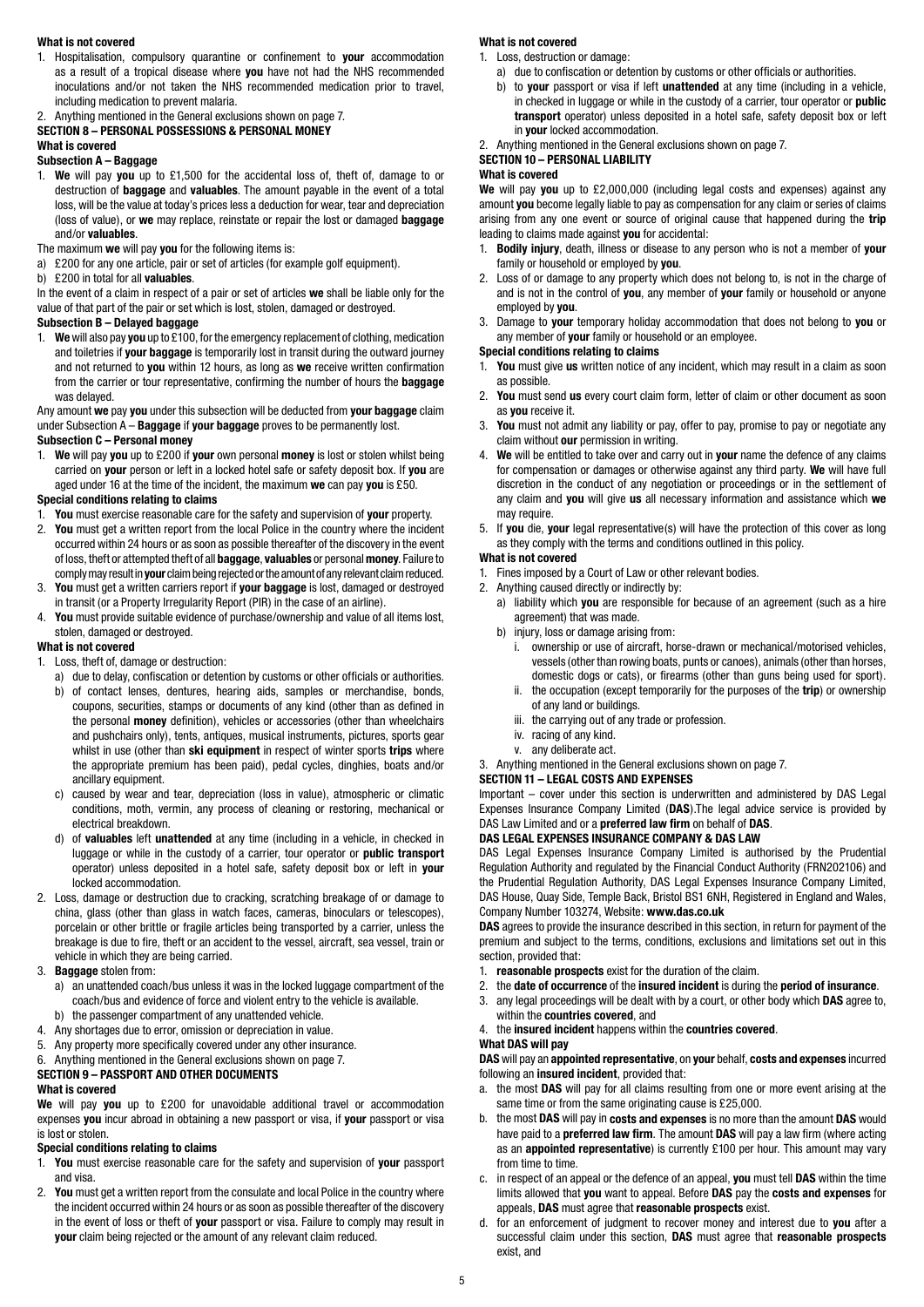e. where an award of damages is the only legal remedy to a dispute and the cost of pursuing legal action is likely to be more than any award of damages, the most **DAS** will pay in **costs and expenses** is the value of the likely award.

#### **What DAS will not pay**

In the event of a claim, if **you** decide not to use the services of a **preferred law firm**, **you** will be responsible for any costs that fall outside the **DAS standard terms of appointment** and these will not be paid by **DAS**.

#### **Definitions applicable to this section**

The following words have these meanings wherever they appear in this section in **bold**: **Appointed representative** The **preferred law firm** or law firm **DAS** will appoint to act on behalf of **you**.

#### **Costs and expenses**

- a. All reasonable and necessary costs chargeable by the **appointed representative** and agreed by **DAS** in accordance with the **DAS standard terms of appointment**.
- b. The costs incurred by opponents in civil cases if **you** have been ordered to pay them, or **you** pay them with **DAS**' agreement.

#### **Countries covered** Worldwide.

**DAS** DAS Legal Expenses Insurance Company Limited.

**DAS standard terms of appointment** The terms and conditions (including the amount **DAS** will pay to an **appointed representative**) that apply to the relevant type of claim, which could include a conditional fee agreement (no win, no fee). Where a law firm is acting as an **appointed representative** the amount is currently £100 per hour. This amount may vary from time to time.

**Date of occurrence** The date of the event that leads to a claim. If there is more than one event arising at different times from the same originating cause, the **date of occurrence** is the date of the first of these events. (This is the date the event happened, which may be before the date **you** first became aware of it.)

**Insured incident** A specific or sudden accident that causes death or **bodily injury** to **you**. **Preferred law firm** A law firm or barristers' chambers **DAS** choose to provide legal services. These legal specialists are chosen as they have the proven expertise to deal with **your** claim and must comply with **DAS**' agreed service standard levels, which **DAS** audit regularly. They are appointed according to the **DAS standard terms of appointment**.

**Reasonable prospects** The prospects that **you** will recover losses or damages (or obtain any other legal remedy that **DAS** have agreed to, including an enforcement of judgment), makes a successful defence or make a successful appeal or defence of an appeal, must be at least 51%. **DAS**, or a **preferred law firm** on **DAS**' behalf, will assess whether there are **reasonable prospects**.

**You**, **your** Any person named on the travel insurance certificate and schedule. **Exclusions applying to Section 10 (also see the General exclusions) What is covered**

#### **Costs and expenses** to pursue **your** legal rights following a specific or sudden accident that causes death or **bodily injury** to the **insured person**.

#### **What is not covered**

**DAS** will not pay for the following:

- 1. Any claim relating to any illness or **bodily injury** that happens gradually or is not caused by a specific or sudden accident.
- 2. Any claim relating to psychological injury or mental illness unless the condition follows a specific or sudden accident that has caused physical **bodily injury** to **you**.
- 3. Defending **your** legal rights, but **DAS** will cover defending a counter-claim.
- 4. Any claim relating to clinical negligence.
- 5. A claim where **you** have failed to notify **DAS** of the **insured incident** within a reasonable time of it happening and where this failure adversely affects the **reasonable prospects** of a claim or **DAS** consider their position has been prejudiced.
- 6. An incident or matter arising before the start of this cover.
- 7. **Costs and expenses** incurred before **DAS**' written acceptance of a claim. 8. Fines, penalties, compensation or damages that a court or other authority orders **you** to pay.
- 9. Any legal action **you** take that **DAS** or the **appointed representative** have not agreed to, or where **you** do anything that hinders **DAS** or the **appointed representative**.
- 10. A dispute with **DAS** not otherwise dealt with under Condition 7 applying to this section.
- 11. **Costs and expenses** arising from or relating to judicial review, coroner's inquest or fatal accident inquiry.
- 12. Any **costs and expenses** that are incurred where the **appointed representative** handles the claim under a contingency fee arrangement.
- 13. A claim against Great Lakes Insurance SE, ERGO Travel Insurance Services Ltd or their respective agents.

#### 14. Any claim where **you** are not represented by a law firm or barrister.

**Conditions applying to Section 10**

- 1. a. On receiving a claim, if legal representation is necessary, **DAS** will appoint a **preferred law firm** as **your appointed representative** to deal with **your** claim. They will try to settle **your** claim by negotiation without having to go to court.
	- b. If the appointed **preferred law firm** cannot negotiate settlement of **your** claim and it is necessary to go to court and legal proceedings are issued or there is a conflict of interest, then **you** may choose a law firm to act as the **appointed representative**.
	- c. If **you** choose a law firm as **your appointed representative** who is not a **preferred law firm**, **DAS** will give **your** choice of law firm the opportunity to act on the same terms as a **preferred law firm**. However if they refuse to act on this basis, the most **DAS** will pay is the amount **DAS** would have paid if they had agreed to the **DAS standard terms of appointment**. The amount **DAS** will pay a law firm (where acting as the **appointed representative**) is currently £100 per hour. This amount may vary from time to time.
- d. The **appointed representative** must co-operate with **DAS** at all times and must keep **DAS** up to date with the progress of the claim.
- 2. a. **You** must co-operate fully with **DAS** and the **appointed representative**.
- b. **You** must give the **appointed representative** any instructions that **DAS** ask **you** to.
- 3. a. **You** must tell **DAS** if anyone offers to settle a claim. **You** must not negotiate or agree to a settlement without **DAS**' written consent.
	- b. If **you** do not accept a reasonable offer to settle a claim, **DAS** may refuse to pay further **costs and expenses**.
	- c. **DAS** may decide to pay **you** the reasonable value of **your** claim, instead of starting or continuing legal action. In these circumstances **you** must allow **DAS** to take over and pursue or settle any claim. **You** must also allow **DAS** to pursue at their own expense and for their own benefit, any claim for compensation against any other person and **you** must give **DAS** all the information and help **DAS** need to do so.
- 4. a. **You** must instruct the **appointed representative** to have **costs and expenses** taxed, assessed or audited if **DAS** ask for this.
	- b. **You** must take every step to recover **costs and expenses** and court attendance expenses that **DAS** have to pay and must pay **DAS** any amounts that are recovered.
- 5. If the **appointed representative** refuses to continue acting for **you** with good reason, or if **you** dismiss the **appointed representative** without good reason, the cover **DAS** provide will end immediately, unless **DAS** agree to appoint another **appointed representative**.
- 6. If **you** settle or withdraw a claim without **DAS**' agreement, or do not give suitable instructions to the **appointed representative**, **DAS** can withdraw cover and will be entitled to reclaim from **you** any **costs and expenses DAS** has paid.
- 7. If there is a disagreement between **you** and **DAS** about the handling of a claim and it is not resolved through **DAS**' internal complaints procedure **you** can contact the Financial Ombudsman Service for help. This is a free arbitration service for eligible consumers, small businesses, charities and trusts. (Details available from **[www.financial-ombudsman.org.uk](http://www.financial-ombudsman.org.uk)**). If the dispute is not covered by the Financial Ombudsman Service there is a separate arbitration process. The arbitrator will be a barrister, solicitor or other suitably qualified person chosen jointly by **you** and **DAS**. If there is a disagreement over the choice of arbitrator, **DAS** will ask the Chartered Institute of Arbitrators to decide. The arbitrator will decide who will pay the costs of the arbitration. For example, costs may be split between **you** and **DAS** or may be paid by either **you** or **DAS**.
- 8. **DAS** may require **you** to get, at **your** expense, an opinion from an expert that **DAS** considers appropriate on the merits of the claim or proceedings, or on a legal principle. The expert must be approved in advance by **DAS** and the cost agreed in writing between **you** and **DAS**. Subject to this, **DAS** will pay the cost of getting the opinion if the expert's opinion indicates that it is more likely than not that **you** will recover damages (or obtain any other legal remedy that **DAS** have agreed to) or makes a successful defence.

#### 9. **You** must:

- a. keep to the terms and conditions of this section.
- b. take reasonable steps to avoid and prevent claims.
- c. take reasonable steps to avoid incurring unnecessary costs.
- d. send everything **DAS** asks for, in writing, and
- e. report to **DAS** full and factual details of any claim as soon as possible and give **DAS** any information **DAS** need.
- 10. **DAS** will, at **DAS**' discretion, void this section (make it invalid) from the date of claim, or alleged claim, and/or **DAS** will not pay the claim if:
	- a. a claim **you** have made to obtain benefit under this policy is fraudulent or intentionally exaggerated, or
	- b. a false declaration or statement is made in support of a claim.
- 11. Apart from **DAS**, **you** are the only person who may enforce all or any part of this policy and the rights and interests arising from or connected with it. This means that the Contracts (Rights of Third Parties) Act 1999 does not apply to this section in relation to any third-party rights or interest.
- 12. If any claim covered under this section is also covered by another policy, or would have been covered if this section did not exist, **DAS** will only pay their share of the claim even if the other insurer refuses the claim.
- 13. This section is governed by the law that applies in the part of the **United Kingdom**, Channel Islands or Isle of Man where **you** normally live. Otherwise, the law of England and Wales applies. All Acts of Parliament mentioned in this section include equivalent laws in Scotland, Northern Ireland, the Isle of Man and the Channel Islands as appropriate.

#### **SECTION 12 – COVID-19 COVER**

**PLEASE NOTE:** this section of cover extends the cover provided under Section 1 – Cancellation and Section 6 – Emergency medical and repatriation expenses of this policy as follows:

#### **A. Cancellation**

 **We** will pay **you** up to £2,000 for the unused proportion of any travel and accommodation costs or prepaid non-refundable expenses which **you** have paid or legally have to pay if cancellation of the **trip** is necessary and unavoidable as a result of any of the following events:

- 1. **You**, **your close relative**, a member of **your** household or travelling companion or a friend with whom **you** had arranged to stay has a diagnosis of COVID-19 within 14 days of **your** booked departure date, as certified by a **medical practitioner** following a medically approved test showing a positive result for COVID-19.
- 2. **You** being denied boarding on **your** pre-booked outbound travel due to **you** contracting COVID-19, as certified by a **medical practitioner** following a medically approved test showing a positive result for COVID-19.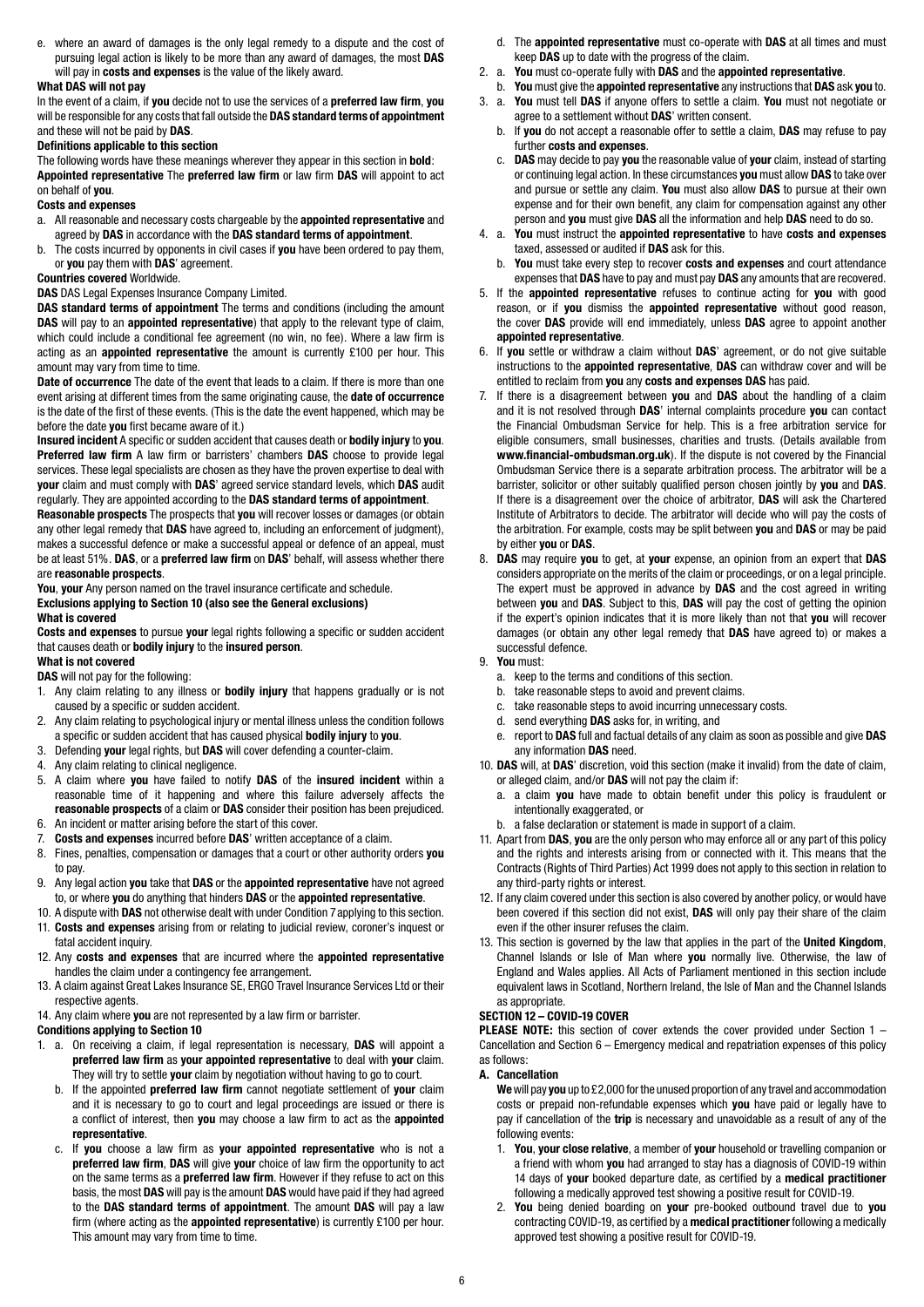#### **What is covered**

1. The cost of all travel charges that **you** have paid and/or are contracted to pay before the departure date and cannot recover in respect of any part of the **trip** that **you** are necessarily required to cancel.

#### **B. Curtailment**

 **We** will pay **you** up to £2,000 for the unused proportion of any travel and accommodation costs or prepaid non-refundable expenses which **you** have paid or legally have to pay if **curtailment** of the **trip** is necessary and unavoidable as a result of any of the following events:

1. Death of **your close relative** contracting COVID-19, as certified by a **medical practitioner** following a medically approved test showing a positive result for COVID-19.

#### **What is covered**

1. All reasonable additional travel expenses incurred by **you** in returning to **your** home address in the **United Kingdom**.

#### **C. Emergency medical and repatriation expenses**

 **We** will pay **you** up to £1,000,000, in the event of an unforeseen medical emergency during a **trip** outside the **United Kingdom** as a result of **you** contracting COVID-19, as certified by a **medical practitioner** following a medically approved test showing a positive result for COVID-19.

#### **What is covered**

- 1. Emergency medical and repatriation expenses:
	- a) Reasonable and necessary medical and hospital expenses, including the cost
	- of ambulance transport where medically necessary to take **you** to hospital; and b) Returning **you** to the **United Kingdom** provided this is medically safe and authorised by **us** or Towergate Assistance; and
	- c) The cost of a medical escort where this is deemed necessary by **us** or Towergate Assistance, in the event of **your** emergency repatriation to the **United Kingdom**; and
- 2. Reasonable additional travel and accommodation expenses (room only) for **you** to extend **your** stay until **you** are medically fit to return to the **United Kingdom**; and
- 3. Reasonable additional travelling and accommodation expenses to repatriate **you** to the **United Kingdom** when **you** are denied boarding on **your** pre-booked return travel due to **you** contracting COVID-19.
- 4. Confinement benefit: a benefit payment of £30 for each complete 24 hour period up to £300 where **you** are ordered into self-isolation in **your** holiday accommodation by a relevant Government authority, as a result of **you** contracting COVID-19.

#### **What is not covered applying to all sub-sections**

Applicable in addition to any exclusion listed under Section 1 – Cancellation, Section 6 – Emergency medical and repatriation expenses and Section 7 – Hospital benefit of this policy including anything mentioned in the General exclusions:

- 1. Travel or accommodation costs where a credit or voucher has been provided in lieu of a cash refund.
- 2. Claims arising directly or indirectly from an outbreak of COVID-19 resulting in a national or local lockdown or any restrictions of movement affecting the area where **your home** is located, the country or specific area or event to which **you** were travelling to or through, existing or being publicly announced by the date **you** purchased, renewed or extended this insurance or at the time of booking any **trip**, whichever is later, or in the case of claims under sub-section C, started **your trip** whichever was later.
- 3. Any claim where **you** are experiencing symptoms of COVID-19, or have been told to self-isolate at the time **you** purchased, renewed or extended this insurance, or at the time of booking any **trip**, whichever is later, or in the case of claims under sub-section C, started **your trip** whichever was later.
- 4. **Your** quarantine when it has been imposed on a community, geographic location or vessel imposed by a government or public authority.
- 5. Any claim made under Section 12 COVID-19 cover in addition to a claim under either Section 1 – Cancellation or Section 6 – Emergency medical and repatriation expenses of this policy.

#### **Additional conditions applying to all sub-sections**

In addition to the additional conditions applying to Section  $1 -$  Cancellation and Section 6 – Emergency medical and repatriation expenses of this policy the following will apply:

**We** will require (at **your** own expense) the following evidence where relevant:

- 1. A copy of the positive test result for COVID-19 **you** received from a registered **medical practitioner**.
- 2. Written confirmation from the scheduled **public transport** operator (or their handling agents) confirming the exact reason for which **you** were denied boarding, together with details of any alternative transport offered.
- 3. Receipts or bills for any transport, accommodation or other costs, charges or expenses claimed for.
- 4. Any other official document or medical report confirming **your** diagnosis for COVID-19 which leads to **your** self-isolation or need to cancel **your trip**.

#### **GENERAL EXCLUSIONS**

You are not covered for anything caused directly or indirectly by:

- 1. **Your** suicide, deliberately injuring **yourself**, being under the influence of drink or drugs (unless prescribed by a doctor), alcoholism, drug abuse and/or addiction, solvent abuse and putting **your** self at needless risk (unless **you** are trying to save someone's life).
- 2. **Your** travel against any health requirements stipulated by the carrier, their handling agents or any other **public transport** provider.
- 3. **You** participating in professional or organised sports, winter sports (unless the appropriate premium has been paid), racing, speed or endurance tests or dangerous pursuits.
- 4. Air travel other than as a fare-paying passenger on a regular scheduled airline or licensed charter aircraft.
- 5. Bankruptcy/liquidation of any tour operator, travel agent, **public transport** provider or transportation company.
- 6. Unless **we** provide cover under this insurance, any other loss, damage or additional expense following on from the event for which **you** are claiming. Examples of such loss, damage or additional expense would be the cost of replacing locks after losing keys, costs incurred in preparing a claim or loss of earnings following **bodily injury**, illness or disease.
- 7. War, invasion, acts of foreign enemies, hostilities or warlike operations (whether war be declared or not), civil war, rebellion, **terrorism**, revolution, insurrection, civil commotion and/or civil unrest assuming the proportions of or amounting to an uprising, military or usurped power.
- 8. Loss or damage to any property and expense or legal liability caused by or contributed to or arising from:
	- a) ionising radiations or radioactive contamination from any nuclear fuel or nuclear waste which results in burning nuclear fuel.
	- b) the radioactive, toxic, explosive or other dangerous properties of nuclear machinery or any part of it.
	- c) pressure waves from aircraft and other flying objects travelling faster than the speed of sound.
- 9. **You** travelling on motorcycles up to 125cc but not wearing a crash helmet (whether legally required locally or not) and travelling on any quad bike, all-terrain vehicle or motorcycle over 125cc.
- 10. **You** mountaineering or rock climbing using picks, ropes or guides or pot-holing.
- 11. **Your** manual work or hazardous occupation of any kind.
- 12. **You** taking part in dangerous expeditions or the crewing of a vessel outside European waters.
- 13. Any payment which **you** would normally have made during **your** travels, if nothing had gone wrong.
- 14. **Your** participation in any illegal act.
- 15. **Your** travel to a country or specific area or event to which the travel advice unit of the Foreign, Commonwealth & Development Office (FCDO) has advised against all, or all but essential travel. **You** can go online at **[www.gov.uk/foreign-travel-advice](https://www.gov.uk/foreign-travel-advice)**
- 16. **Withdrawal from the European Union** the withdrawal, or the disorderly failure to withdraw, of the **United Kingdom**, in whole or in part from the European Union and any transitional arrangements to that withdrawal however named and whether temporary or otherwise,resulting in delay and disruption to, or cancellation of, travel arrangements from any port, airport, station or terminal as a consequence of:
	- a. legislative, regulatory or administrative changes or uncertainty; or
	- b. the total or partial failure of any computer, information or administrative system to function or to deal with required processing volumes in a timely manner; or
	- c. customs, immigration, security or other border controls; or
	- d. the closure of airspace or of any port, airport, station or terminal to traffic from or to the **United Kingdom**.
- 17. Claims arising from any epidemic or pandemic as declared by the World Health Organization (WHO).
- 18. Any coronavirus including but not limited to COVID-19, or any related/mutated form of the virus. This exclusion does not apply to COVID-19 claims under Section 12 – COVID-19 cover of this policy.

#### **GENERAL CONDITIONS**

**You** must comply with the following conditions to have the full protection of **your** policy. If **you** do not comply **we** may cancel the policy or refuse to deal with relevant claims or reduce the amount of any relevant claim payments.

- 1. No payment will be made under Section 1, 4, 5 or 6 without appropriate medical certification.
- 2. If **we** require medical certificates, information, evidence and receipts, these must be obtained by **you** at **your** expense.
- 3. In the event of a claim, if **we** require a medical examination **you** must agree to this and in the event of death **we** are entitled to a post mortem examination both at **your** expense.
- 4. If at the time of any incident which results in a claim under this policy, there is another insurance covering the same loss, damage, expense or liability **we** will not pay more than **our** proportional share (not applicable to Section 4 – Personal accident).
- 5. **You** must take all reasonable steps to avoid **bodily injury**, death, illness, disease, loss, theft, damage, destruction or legal liability and take all reasonable steps to safeguard **your** property and to recover any lost or stolen articles.
- 6. Throughout **your** dealings with **us we** expect **you** to act honestly. If **you** or anyone acting for **you**:
	- a) knowingly provides information to **us** as part of **your** application for **your** policy that is not true and complete to the best of **your** knowledge and belief; or
	- b) knowingly makes a fraudulent or exaggerated claim under **your** policy; or
	- c) knowingly makes a false statement in support of a claim; or
	- d) submits a knowingly false or forged document in support of a claim; or
	- e) makes a claim for any loss or damage caused by **your** wilful act or caused with **your** agreement, knowledge or collusion.

Then:

- a) **we** may prosecute fraudulent claimants;
- b) **we** may make the policy void from the date of the fraudulent act;
- c) **we** will not pay any fraudulent claims;
- d) **we** will be entitled to recover from **you** the amount of any fraudulent claim already paid under **your** policy since the start date;
- e) **we** may inform the Police of the circumstances.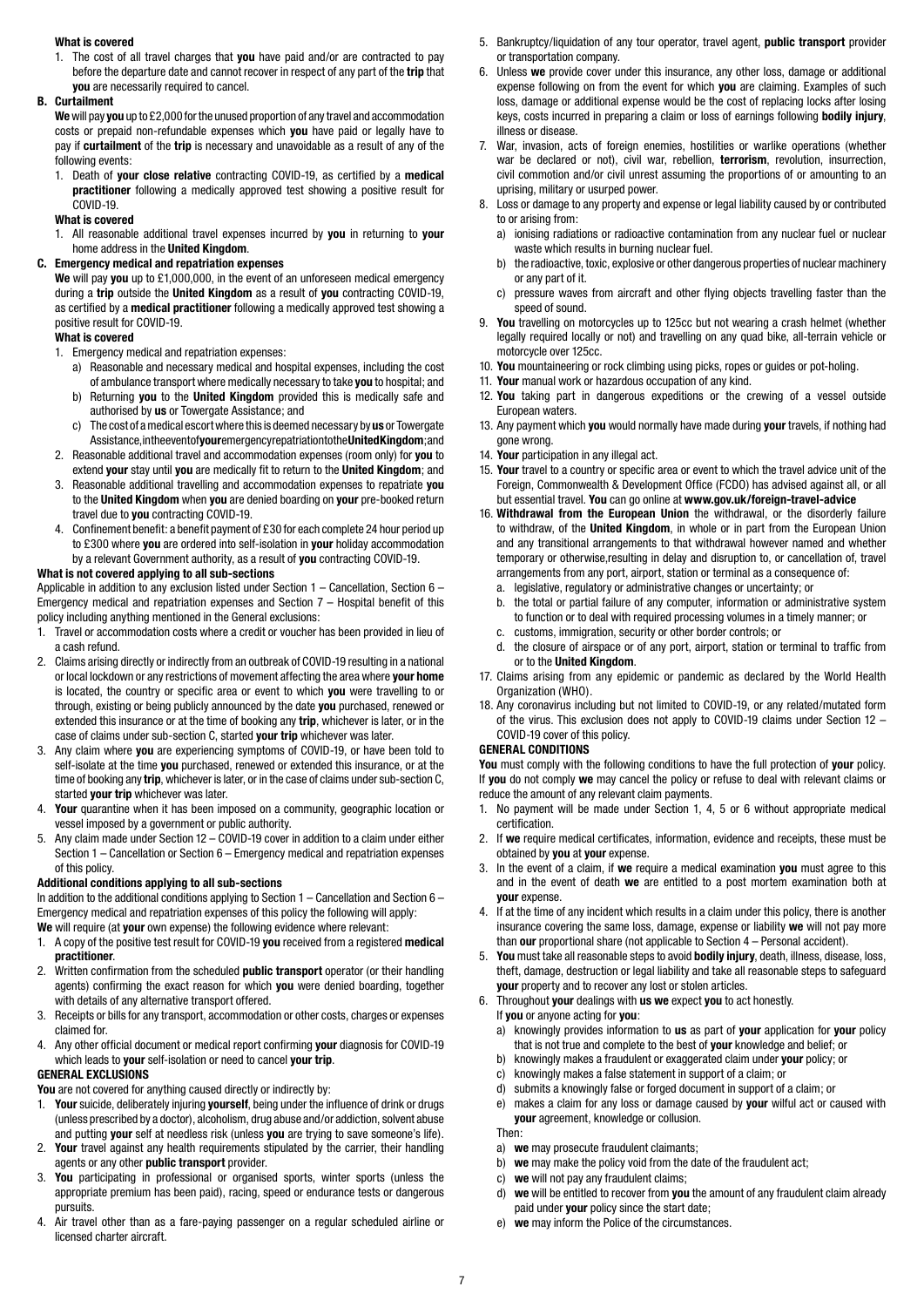- 7. **We** accept as evidence of cover the booking confirmation issued to **you** by the travel company showing that the premium has been paid.
- 8. **You** must not make any payment, admit liability, offer or promise to make any payment without written consent from **us**.
- 9. **We** are entitled to take over any rights in the defence or settlement of any claim and to take proceedings in **your** name for **our** benefit against any other party.
- 10. **We** may at any time pay to **you our** full liability under the policy after which no further payments will be made in any respect.
- 11. If at the time of making a claim there is any other policy covering the same risk **we** are entitled to contact that insurer for a contribution.
- 12. **You** and **we** are free to choose the laws applicable to this policy. As **we** are based in England, **we** propose to apply the laws of England and Wales and by purchasing this policy **you** have agreed to this.

#### **FINANCIAL SERVICES COMPENSATION SCHEME (FSCS)**

Towergate Travel and the insurers of this policy are covered by the Financial Services Compensation Scheme (FSCS). If **we** are unable to meet **our** obligations, **you** may be entitled to compensation from the scheme, depending on the type of insurance and the circumstances of the claim. Further information is available from the FSCS at **[www.fscs.org.uk](http://www.fscs.org.uk)**

#### **THE CONSUMER INSURANCE (DISCLOSURE AND REPRESENTATION) ACT 2012**

This act abolished the duty of disclosure, but imposes on the individual entering into an insurance contract a duty to take reasonable care not to make a misrepresentation to the insurer. In other words, this means that **you** must answer all questions posed by the insurer accurately, truthfully and to the best of **your** knowledge. If **you** do not the insurer may cancel **your** policy, or reject or only pay a proportion of **your** claim depending on whether the misrepresentation was deliberate, reckless or simply careless.

#### **EMERGENCY ASSISTANCE, REPATRIATION OR CHANGE IN TRAVEL PLANS**

In the event of death, **bodily injury**, illness or disease resulting in any of the above, immediate contact must be made with: **TOWERGATE ASSISTANCE** – Telephone: **+44 (0) 1212 962979**

When calling state **your** identity, **your** policy number and the identity and telephone number of the treating doctor.

#### **HOW TO MAKE A CLAIM FOR ALL SECTIONS (other than Legal costs and expenses as shown below)**

If **you** need to make a claim, please contact ETI Services on **01612 198702** (opening hours 9am-5pm Monday to Friday excluding Bank Holidays) and ask for a Claim form and Claims evidence sheet or write to: **ETI Services, PO Box 9, Mansfield, Nottinghamshire NG19 7BL**

Email: **[info@eti-services.co.uk](mailto:info%40eti-services.co.uk?subject=)**

**You** can also download a pdf of the Claim form and the Claims evidence sheet at: **[www.ergotravelinsurance.co.uk/coach](http://www.ergotravelinsurance.co.uk/coach)**

#### **IN RESPECT OF LEGAL COSTS AND EXPENSES CLAIMS PLEASE CONTACT**

**DAS Legal Expenses Insurance Company Limited, DAS House, Quayside, Temple Back, Bristol BS1 6NH** Telephone: **+44 (0) 117 934 0548 You** should fill in the claim form and send it to **us** as soon as possible with all the information and documents required. It is essential that **you** provide **us** with as much detail as possible to enable **us** to handle **your** claim promptly and efficiently. Please keep copies of all the documentation **you** send to **us**.

#### **COMPLAINTS PROCEDURE**

If **you** have cause for complaint, it is important **you** know **we** are committed to providing **you** with an exceptional level of service and customer care. **We** realise that things can go wrong and there may be occasions when **you** feel that **we** have not provided the service **you** expected. When this happens, **we** want to hear about it so that **we** can try to put things right.

#### **WHEN YOU CONTACT US**

Please give **us your** name and a contact telephone number. Please quote **your** policy and/or claim number, and the type of policy **you** hold. Please explain clearly and concisely the reason for **your** complaint.

#### **INITIATING YOUR COMPLAINT**

Any enquiry or complaint **you** have regarding a claim notified under **your** policy, may be addressed to:

**ERGO Travel Insurance Services Ltd, Afon House, Worthing Road, Horsham RH12 1TL, England** Email: **[contact@ergo-travel.co.uk](mailto:contact%40ergo-travel.co.uk?subject=)** Any complaint **you** have regarding **your** policy, may be addressed to: **The Managing Director, Towergate Travel, 3000 Hillswood Drive,** 

**Hillswood Business Park, Chertsey, Surrey KT16 ORS** Telephone: **01932 344300**

please contact **DAS** by: Phoning: **0344 893 9013** Emailing: **[customerrelations@das.co.uk](mailto:customerrelations%40das.co.uk?subject=)** Writing to the **Customer Relations Department, DAS Legal Expenses Insurance Company Limited, DAS House, Quayside, Temple Back, Bristol BS1 6NH**

If **you** wish to complain under the Legal costs and expenses section,

Completing a **DAS** online complaint form at **[www.das.co.uk/about-das/complaints](http://www.das.co.uk/about-das/complaints) BEYOND TOWERGATE TRAVEL – REFERRAL TO THE FINANCIAL OMBUDSMAN SERVICE** If **we** have given **you our** final response and **you** are still dissatisfied, **you** may refer **your** case to the Financial Ombudsman Service. The Financial Ombudsman Service is an independent body that arbitrates on complaints about general insurance products. It will only consider complaints after **we** have provided **you** with written confirmation that **our** complaints procedure has been exhausted. The Financial Ombudsman can be contacted at:

**Financial Ombudsman Service, Exchange Tower, Harbour Exchange Square, London E14 9SR** Telephone: **0800 023 4567** or **0300 123 9123** Fax: **(020) 7964 1001** Email: **[complaint.info@financial-ombudsman.org.uk](mailto:complaint.info%40financial-ombudsman.org.uk?subject=)** Website: **[www.financial-ombudsman.org.uk](http://www.financial-ombudsman.org.uk)**

**This procedure will not affect your rights in law.**

#### **DAS EUROLAW LEGAL ADVICE**

DAS will give you confidential legal advice over the phone on any personal legal problem under the laws of the United Kingdom of Great Britain and Northern Ireland, any European Union Country, Isle of Man, the Channel Islands, Switzerland and Norway.

**You** can contact **DAS**' UK-based call centre 24 hours a day, seven days a week. However, **DAS** may need to arrange to call **you** back depending on **your** enquiry. Advice about the law in England and Wales is available 24 hours a day, seven days a week. Legal advice for the other countries is available 9am-5pm, Monday to Friday, excluding public and bank holidays. If **you** call outside these times, a message will be taken and a return call arranged within the operating hours.

To help check and improve service standards, **DAS** may record all calls.

To contact the above service, phone **DAS** on **+44 (0) 117 934 0548**. When phoning, please quote the policy number.

**DAS** will not accept responsibility if the Helpline Service is unavailable for reasons **DAS** cannot control.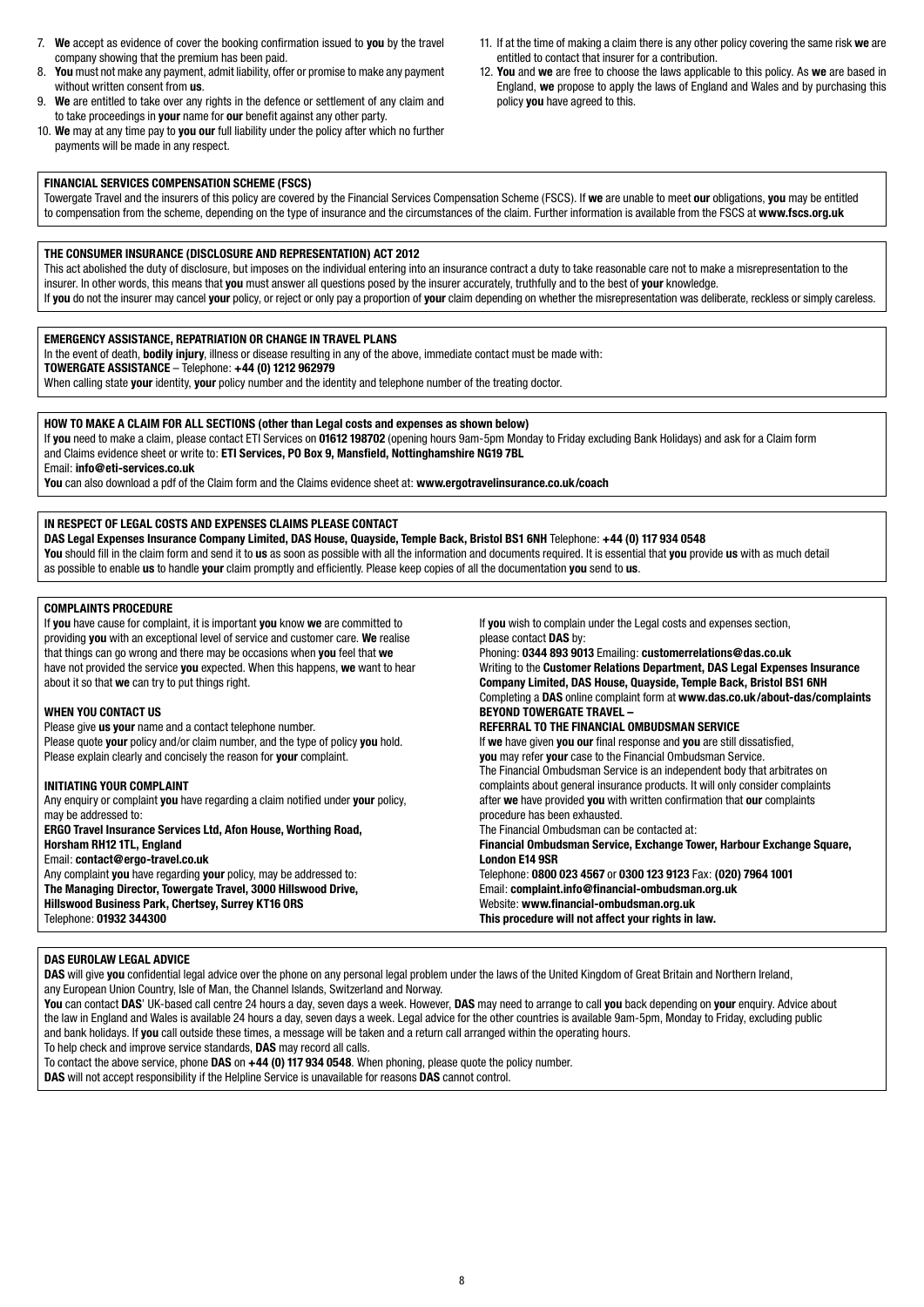#### **DATA PROTECTION NOTICE**

#### **Consent**

**We** will only use **your** personal data when the law allows **us** to. Most commonly **we** will use **your** personal data under the following two circumstances:

1. When **you** gave explicit consent for **your** personal data, and that of others insured under **your** policy, to be collected and processed by **us** in accordance with this Data Protection Notice. 2. Where **we** need to perform the contract which **we** are about to enter into, or have entered into with **you**.

#### **How do we use your personal data?**

**We** use **your** personal data for the purposes of providing **you** with insurance, handling claims and providing other services under **your** policy and any other related purposes (this may include underwriting decisions made via automated means). **We** also use **your** personal data to offer renewal of **your** policy, for research or statistical purposes and to provide **you** with information, products or services that **you** request from **us** or which **we** feel may interest **you**. **We** will also use **your** personal data to safeguard against fraud and money laundering and to meet **our** general legal or regulatory obligations.

**We** collect and process **your** personal data in line with the General Data Protection Regulation and all other applicable Data Protection legislation. The Data Controller is ERGO Travel Insurance Services Ltd. The Data Processors are Towergate Underwriting Group Limited and their sub-agent.

#### **Special categories of personal data**

Some of the personal data **you** provide to **us** may be more sensitive in nature and is treated as a Special Category of personal data. This could be information relating to health or criminal convictions, and may be required by **us** for the specific purposes of underwriting or as part of the claims handling process. The provision of such data is conditional for **us** to be able to provide insurance or manage a claim. Such data will only be used for the specific purposes as set out in this notice.

#### **Sharing your personal data**

**We** will keep any information **you** have provided to **us** confidential. However, **you** agree that **we** may share this information with Great Lakes Insurance SE and other companies within the ERGO Group and with third parties who perform services on **our** behalf in administering **your** policy, handling claims and in providing other services under **your** policy. Please see **our** Privacy Policy for more details about how **we** will use **your** information.

**We** will also share **your** information if **we** are required to do so by law, if **we** are authorised to do so by **you**, where **we** need to share this information to prevent fraud. **We** may transfer **your** personal data outside of the European Economic Area ("EEA"). Where **we** transfer **your** personal data outside of the EEA, **we** will ensure that it is treated securely and in accordance with all applicable Data Protection legislation.

#### **Your rights**

**You** have the right to ask **us** not to process **your** personal data for marketing purposes, to see a copy of the personal information **we** hold about **you**, to have **your** personal data deleted (subject to certain exemptions), to have any inaccurate or misleading data corrected or deleted, to ask **us** to provide a copy of **your** personal data to any controller and to lodge a complaint with the local data protection authority.

The above rights apply whether **we** hold **your** personal data on paper or in electronic form.

Your personal data will not be kept for longer than is necessary. In most cases this will be for a period of seven years following the expiry of the insurance contract, or **our** business relationship with **you**, unless **we** are required to retain the data for a longer period due to business, legal or regulatory requirements.

#### **Further information**

Any queries relating to how **we** process **your** personal data or requests relating to **your** Personal Data Rights should be directed to:

**Data Protection Officer, ERGO Travel Insurance Services Ltd, Afon House, Worthing Road, Horsham RH12 1TL, United Kingdom**

#### Email: **[dataprotectionofficer@ergo-travel.co.uk](mailto:dataprotectionofficer%40ergo-travel.co.uk?subject=)**

Phone: **+44 (0) 1403 788 510**

#### **DAS DATA PROTECTION**

To comply with data protection regulations **DAS** are committed to processing personal information fairly and transparently. This section is designed to provide a brief understanding of how **DAS** collect and use this information.

DAS may collect personal details including name, address, date of birth, email address and, on occasion, dependent on the type of cover in place, sensitive information such as medical records. This is for the purpose of managing the products and services in place and this may include underwriting, claims handling and providing legal advice. **DAS** will only obtain personal information either directly from the **insured person**, the third party dealing with your claim or from the authorised partner who sold this policy. **Who DAS are**

**DAS** is part of DAS Legal Expenses Insurance Company Limited which is part of DAS UK Holdings Limited (DAS UK Group). The uses of personal data by **DAS** and members of the DAS UK Group are covered by **DAS**' individual company registrations with the Information Commissioner's Office. **DAS** has a Data Protection Officer who can be contacted at **[dataprotection@das.co.uk](mailto:dataprotection%40das.co.uk?subject=)**

#### **How DAS will use your information**

**DAS** may need to send personal information to other parties, such as lawyers or other experts, the court, insurance intermediaries, insurance companies, appointed service providers, specialist agencies or other members of the DAS UK Group, so they may contact you for your feedback. If the policy includes legal advice **DAS** may have to send the personal information outside of the European Economic Area (EEA) in order to give legal advice on non-European Union law. Dependent on the type of cover in place, the personal information may also be sent outside the EEA so the service provider can administer the claim.

DAS will take all steps reasonably necessary to ensure the personal data is treated securely and in accordance with this Privacy Notice. Any transfer outside of the EEA will be encrypted using SSL technology.

**DAS** will not disclose the personal data to any other person or organisation unless **we** are required to by **our** legal and regulatory obligations. For example, **DAS** may use and share the personal data with other organisations and public bodies, including the police and anti-fraud organisations, for the prevention and detection of crime, including fraud and financial sanctions. If false or inaccurate information is provided and fraud is identified, details will be passed to fraud prevention agencies to prevent fraud and money laundering. Further details explaining how the information held by fraud prevention agencies may be used can be obtained by writing to, or telephoning **DAS**. A copy is also accessible and can be downloaded via **DAS**' website.

#### **What is DAS' legal basis for processing your information?**

It is necessary for **DAS** to use the personal information to perform **our** obligations in accordance with any contract that **DAS** may have with the person taking out this policy. It is also in **DAS**' legitimate interest to use the personal information for the provision of services in relation to any contract that **DAS** may have with the person taking out this policy. **How long will your information be held for?**

**DAS** will retain personal data for 7 years. **DAS** will only retain and use the personal data thereafter as necessary to comply with **DAS** legal obligations, resolve disputes, and enforce **DAS**' agreements. If **you** no longer want **DAS** to use the personal data, please contact **DAS** at **[dataprotection@das.co.uk](mailto:dataprotection%40das.co.uk?subject=)**

#### **What are your rights?**

The following rights are available in relation to the handling of personal data:

- the right to access personal data held
- the right to have inaccuracies corrected for personal data held
- the right to have personal data held erased
- the right to object to direct marketing being conducted based upon personal data held
- the right to restrict the processing for personal data held, including automated decision-making
- the right to data portability for personal data held.

#### Any requests, questions or objections should be made in writing to the Data Protection Officer:

Data Protection Officer, DAS Legal Expenses Insurance Company Limited, DAS House, Quay Side, Temple Back, Bristol BS1 6NH

### Or via email: **[dataprotection@das.co.uk](mailto:dataprotection%40das.co.uk?subject=)**

#### **How to make a complaint**

If there is any dissatisfaction with the way in which personal data has been processed, the Data Protection Officer can be contacted in the first instance using the details above. If you remain dissatisfied, the Information Commissioner's Office can be approached directly for a decision. The Information Commissioner can be contacted at: Information Commissioner's Office, Wycliffe House, Water Lane, Wilmslow, Cheshire SK9 5AF

#### **[www.ico.org.uk](http://www.ico.org.uk)**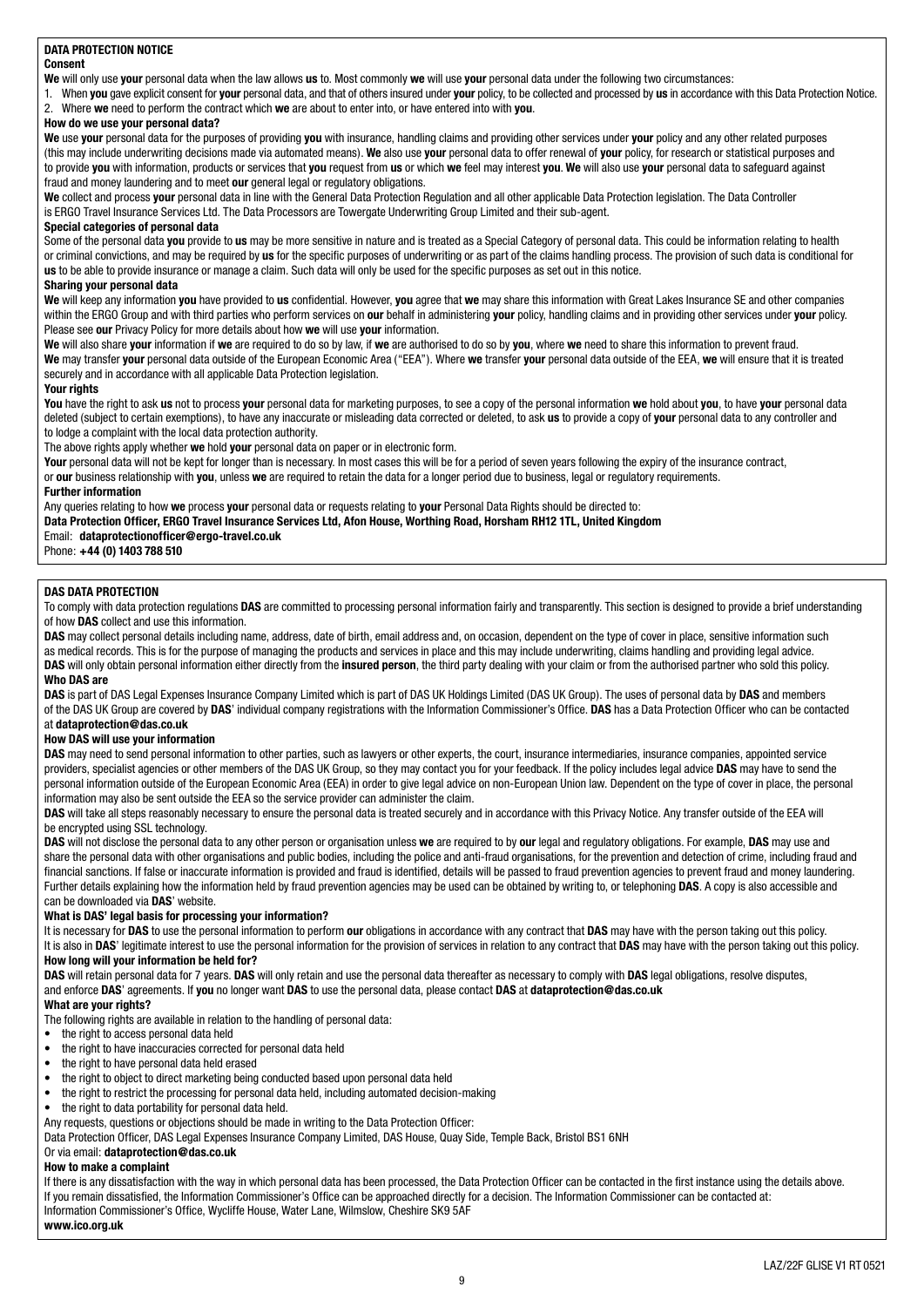# **Travel Insurance**

# **Insurance Product Information Document**

#### **Company: Great Lakes Insurance SE**

Great Lakes Insurance SE is a German insurance company with its headquarters at Königinstrasse 107, 80802 Munich. UK Branch office: 10 Fenchurch Avenue, London EC3M 5BN, company number SE000083. Great Lakes Insurance SE, UK Branch, is authorised and regulated by Bundesanstalt für Finanzdienstleistungsaufsicht. Deemed authorised by the Prudential Regulation Authority. Subject to regulation by the Financial Conduct Authority and limited regulation by the Prudential Regulation Authority. Details of the Temporary Permissions Regime, which allows EEA-based firms to operate in the UK for a limited period while seeking full authorisation, are available on the Financial Conduct Authority's website.

#### **Administered by: Towergate Travel**

Towergate Travel is a trading name of Towergate Underwriting Group Limited. Registered in England with company number 4043759. Registered Address: 2 Minster Court, Mincing Lane, London EC3R 7PD. Towergate Underwriting Group Limited is authorised and regulated by the Financial Conduct Authority. Our register number is 313250.

#### **Product: Frequent Traveller Multi-Trip Travel Insurance**

**This document is a summary of the insurance contract. Please see the policy documents for the full cover, terms, conditions and limits of the insurance contract.**

**Policy number: LAZ/22F Sold by: Belle Coaches**

# **What is this type of insurance?**

This insurance provides a package of travel insurance benefits to cover multiple trips taken with Belle coaches over a 12 month period within the geographical limits and the cover dates you have chosen.



# **What is insured?**

- ✓ **Emergency medical and repatriation expenses** up to £2,000,000
- Cancellation up to £2,000 for trips to the United Kingdom, Channel Islands, Isle of Man and Europe
- ✓ **Curtailment and loss of holiday** up to £2,000 for trips to the United Kingdom, Channel Islands, Isle of Man and Europe
- ✓ **Personal accident**  up to £15,000, subject to age
- ✓ **Personal possessions**  up to £1,500
	- up to £200 any one article, pair or set of articles
	- up to £200 valuables limit
- $\checkmark$  **Personal money** up to £200 (reduced to £50 if aged under 16)
- ✓ **Passport and other documents**  up to £200
- ✓ **Baggage delay on outward journey**  up to £100 after12 hours
- **Missed departure** up to £200 within the United Kingdom; up to £800 outside the United Kingdom
- ✓ **Travel delay and abandonment**  £20 for the first full 12 hours and £10 for each full 12-hour delay after that up to a total of £60; or holiday abandonment up to the sum insured shown in the **Cancellation** section above
- $\checkmark$  **Personal liability** up to £2,000,000
- ✓ **Legal costs and expenses**  up to £25,000
- ✓ **COVID-19 cover**  up to £1,500 for trips to the United Kingdom, Channel Islands, Isle of Man and Europe for cancellation and curtailment; up to £1,000,000 for emergency medical and repatriation expenses (outside the United Kingdom)



- **x** Pre-existing medical conditions that do not comply with the requirements set out in the policy wording.
- **x** Travelling against medical advice or with the intention of obtaining medical treatment abroad.
- **x** Certain hazardous sports and activities may not be covered under this policy – see policy wording fordetails.
- **x** You drinking too much alcohol, or any form of alcohol abuse, where it is reasonably foreseeable that such consumption could result in a serious impairment of your faculties and/or judgement.
- **x** Circumstances you were aware of before your policy was issued or journey was booked (whichever is the later) that might result in a claim.
- **x** Medical treatment which can wait until you return home.
- **x** Private medical treatment unless agreed by us.
- **x** Any claim for personal possessions where you have not taken steps to prevent loss.
- **x** Baggage and personal money claims will be paid based on the value of the items at today's prices less a reduction for wear, tear and depreciation (loss of value).
- Contact lenses, dentures, hearing aids, samples or merchandise, bonds, coupons, securities, stamps, documents, vehicles or accessories, tents, antiques, musical instruments, pictures, sports gear whilst in use, pedal cycles, dinghies boats and/or ancillary equipment.
- **x** Money and valuables whilst unattended or in luggage in transit.
- **x** Claims arising from any epidemic or pandemic as declared by the World Health Organization.
- Claims arising from or related to any coronavirus including but not limited to COVID-19, or any related/mutated form of the virus. This exclusion does not apply to COVID-19 claims under the COVID-19 cover section.